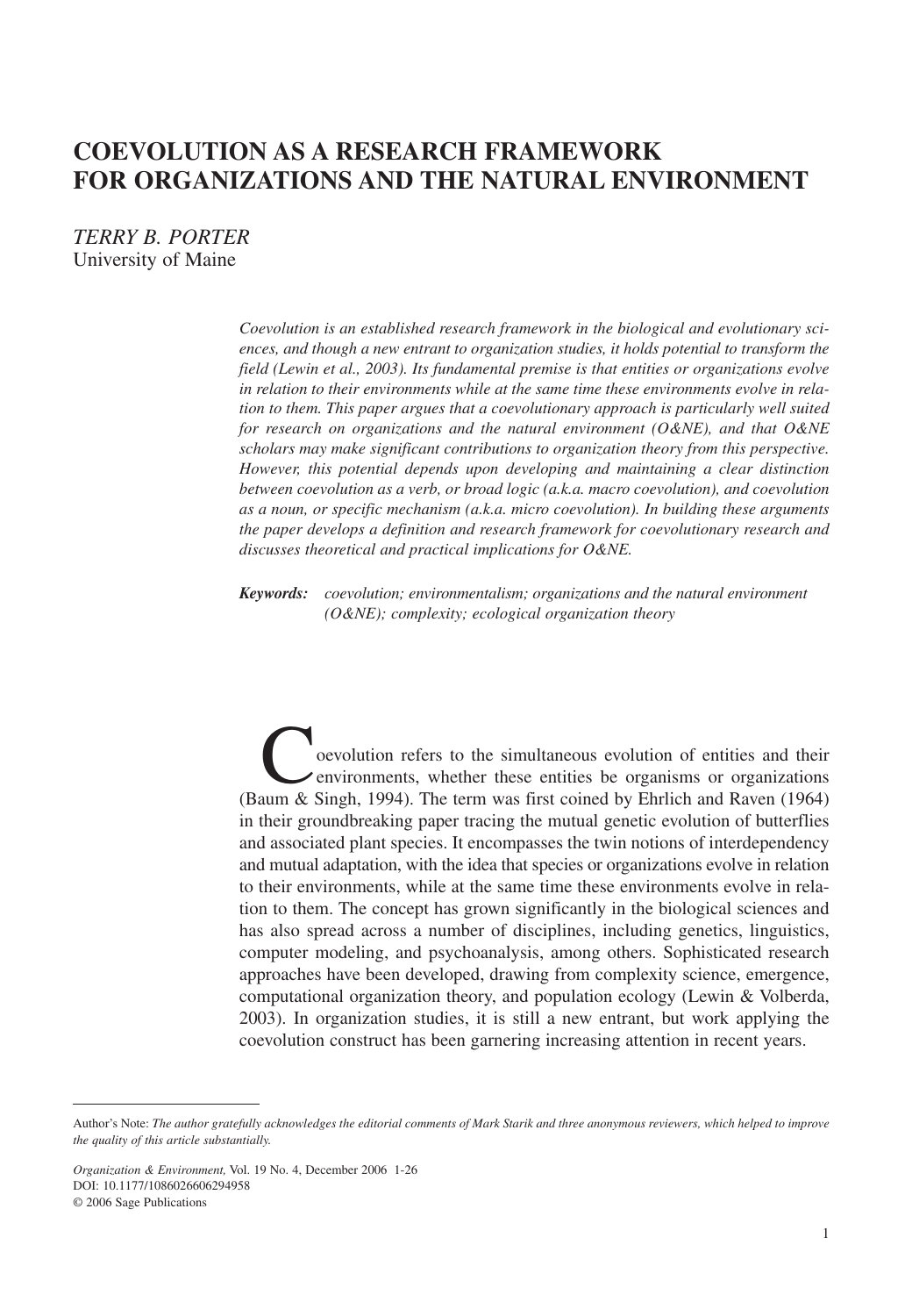A coevolutionary research approach can advance the field of organization theory significantly (Lewin & Volberda, 2003), but this article argues that it is especially well suited for research on organizations and the natural environment (O&NE). In developing this argument, the article draws from scholarship in the biological sciences and builds a research framework for organizational and O&NE scholarship. Theoretically, the concept is situated at the nexus of open systems theory, evolutionary organization theories, complexity theory, and the current eco-social-historical moment. Coevolution is formally defined and a distinction is made between coevolution as a verb, or broad logic, and coevolution as a noun, or specific mechanism. Numerous applications and exemplars are discussed from both organizational and O&NE literatures. The key point is made that O&NE may be the "natural home" for the emerging genre of coevolution research, and O&NE researchers may make lasting contributions to organization studies as a whole from this perspective. The article proceeds in three sections: the conceptual origin and definition of coevolution, a coevolutionary framework for organizational research, and applications and development in O&NE.

# **CONCEPTUAL ORIGINS AND DEFINITION**

This section of the article addresses the origin and definition of coevolution in the biological sciences, including debates surrounding its development and its adaptation in organization theory.

#### *Early Work in the Biological Sciences*

The term *coevolution* first made its appearance in Ehrlich and Raven's (1964) paper describing reciprocal evolutionary relationships in population biology. "Butterflies and Plants: A Study in Coevolution" reported on extensive studies in which the researchers traced patterns of association among particular combinations of butterflies and food plants. They found that species-specific biochemical plant substances attracted or repelled specific, often singular, butterfly species, thus demonstrating that interspecific combinations of organisms "evolved in part in response to one another" (p. 604). Ehrlich and Raven argued that too little attention had been previously focused on reciprocal interspecific evolution in their field and concluded that evolution in tandem was nature's primary mechanism for generating the vast organic diversity on earth. The latter point has been debated (Futuyama & Slatkin, 1983), but certainly not in doubt was this "news of difference" that instigated a powerful new research stream.

Interest in coevolution grew exponentially, and in the 1980s, it was identified as a major research framework in the biological sciences (Futuyama & Slatkin, 1983). The concept spread quickly and was applied to human and organizational systems as well. For example, van den Bergh and Stagl (2003) credit Norgaard (1984, 1994) as the first to explicitly apply coevolution to socioeconomic contexts. A biologist by training, Norgaard studied the mutual influence processes among pests, pesticides, the institutional regulation of pesticide use, and the cultural valuing of the use of pesticides as a coevolving system, arguing that the five subsystems of knowledge, values, organization, technology, and natural environment are all permanently affected by the selection conditions provided by the others, as they themselves evolve. Feldman and Laland (1996) suggest that the classic naturenurture debate is naïve in light of recently available models and methods, and that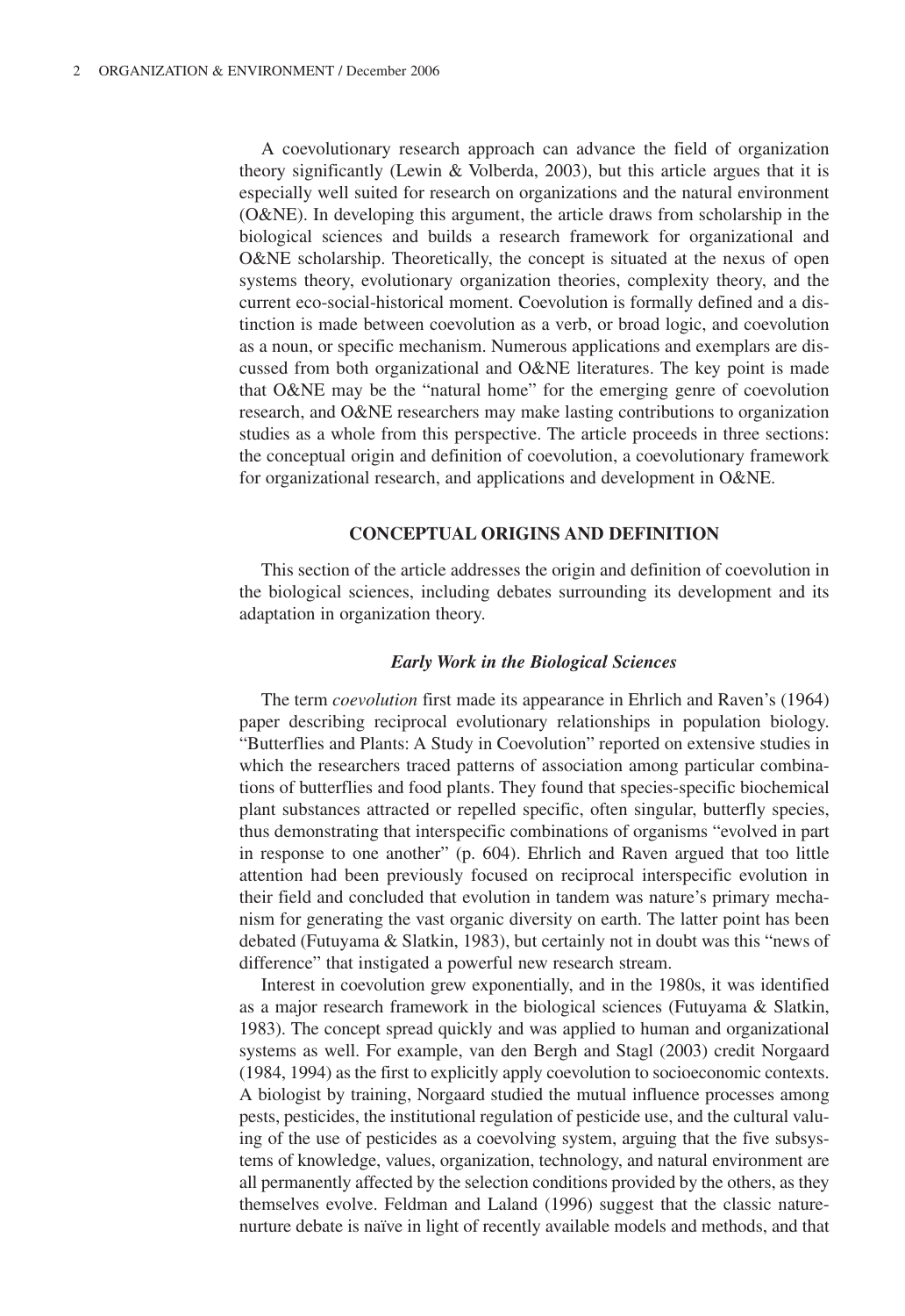|                 | Biological Sciences <sup>a</sup> | Management Sciences <sup>b</sup> |
|-----------------|----------------------------------|----------------------------------|
| 1960s           |                                  |                                  |
| 1970s           | 48                               | O                                |
| 1980s           | 155                              |                                  |
| 1990s           | 340                              | 34                               |
| $2000 - 2006$ ° | 304                              | 52                               |

**Table 1: Relative Growth Trajectories of Coevolution-Related Papers in Biological and Management Journals, 1960-2000**

a. *Evolution* journal

b. Collection of management journals in continual publication at least since 1960 *(Academy of Management Journal, Administrative Science Quarterly, American Economic Review, Business History Review, International Economic Review, Journal of Business, Journal of Marketing, Management Science)*.

c. Based on projections of data available in JSTOR and ABI INFORM.

human genetic and cultural evolution are better understood as nature-nurture coevolution. Similarly, van den Bergh and Stagl (2003) argue that to be complete, institutional theories of change must incorporate the social evolution of individual and group behavior. The concept has also been applied to human development, for example, in early work on personal computing that led to the idea of "bootstrapping." Here, it was hoped that "computers would be able to perform as powerful prostheses, coevolving with their users to enable new modes of creative thought, communication, and collaboration" (Bardini, 2000, p. 143). In academe, a recent study demonstrated a "reciprocity effect" between higher student grades in the latter part of a semester and corresponding increases in student evaluations of their instructor (Clayson, Frost, & Sheffet, 2006) that remained robust even after student performance, demographics, and major, and instructor gender and general leniency were controlled for. This "reciprocity" could be interpreted as a coevolutionary effect, with the positive connotations that students rewarded in kind their professor's extra attention in the second half of the class, or from the cynical viewpoint that good evaluations can be "bought" by grade inflation.

Table 1 provides evidence of the growth trajectories of the coevolution concept in the literatures of biology and business administration. It was produced by searching JSTOR, an online archival database of journal articles, for articles containing the word *coevolution* from 1960 to the present. The first column shows that interest in the concept in evolutionary biology was hardly more than a trickle in the 1960s and 1970s but became a flood in the 1980s and since. The second column shows no articles in the management journals searched during the 1960s and 1970s but a similar type of expansion pattern in the 1980s, 1990s, and continuing today. Thus, there may be a parallel coevolution revolution in organization studies at this time, with a 20-year lag time behind the concomitant phenomenon in biology. In short, the notion that organizations change in relation to their environments while at the same time environments change in relation to organizations is entering the organizational literature but is, at this time, an emergent, relatively unknown phenomenon.

#### *Defining Coevolution*

To define coevolution in a meaningful way for organization studies and O&NE research, the formal definition from biology is first discussed and then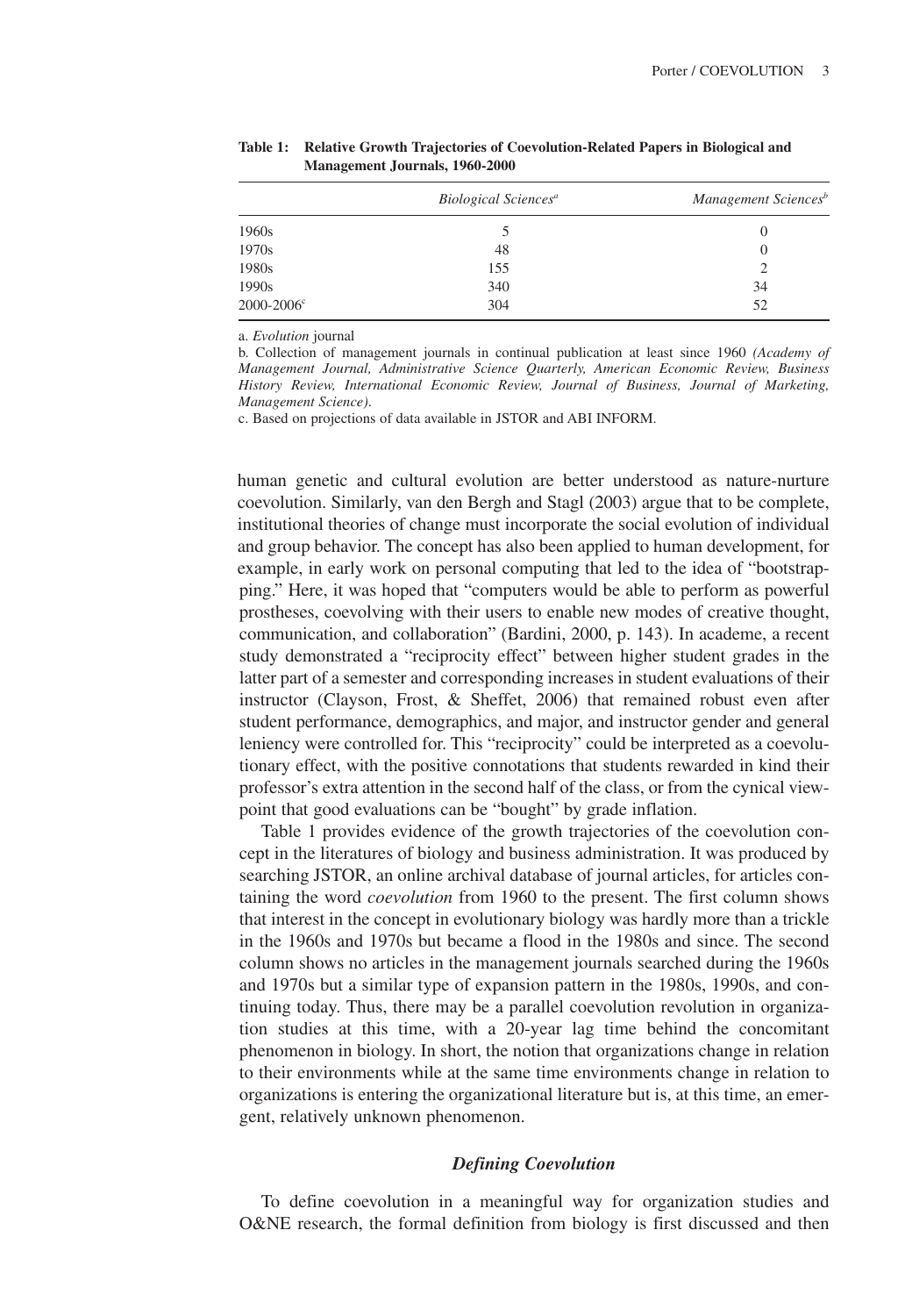subsequently applied to organizations. Coevolution is synonymous with "mutualistic evolution" (Van Valen, 1983, p. 2), the adaptive response of one species to genetic change in another species, which itself becomes genetic. Its key feature is that the selective factor that "stimulates evolution in one species is itself responsive to that evolution" (Futuyama & Slatkin, 1983, p. 6). Thus, coevolution is reciprocal genetic change in unlike, interacting species (Thompson, 1994). Its fundamental criteria are specificity, that the evolution of one entity is due to the other; reciprocity, that both entities coevolve; and simultaneity, that both entities coevolve concurrently (Futuyama & Slatkin, 1983).

These three fundamental criteria distinguish coevolution from several other interspecific bioevolutionary mechanisms. For example, an interaction denotes a change in one but not both of the interacting species (Van Valen, 1983), coadaptation is a behavioral change that is not genetically fixed (Slatkin, 1983), mimicry involves convergence of the mimic with the model while the model remains unchanged (Futuyama & Slatkin, 1983), symbiosis is the close living association of two species that may or may not be beneficial, and parasitism and predation involve one species from which a second species draws sustenance or takes prey. It is important to note that many of these bioadaptive relationships may develop in a coevolutionary manner—predator-prey interactions, for instance (Freeland & Boulton, 1992)—but coevolution refers specifically to the longitudinal process of genetic fixation and replication, and not to the predator-prey interaction itself. Thus, any of these adaptive mechanisms may be seen in cross-sectional observation, but coevolution requires longitudinal analysis of some kind in order to document its mutual genetic replication. Coevolution is the only one of these mechanisms that involves permanent, genetic change in both species.

Although it is generally agreed that the specific criteria of specificity, reciprocity, and simultaneity constitute the restrictive definition of biological coevolution, consensus is lacking as to whether all three conditions must necessarily be met (Nitecki, 1983). For instance, relaxing the conditions of specificity and simultaneity results in what some have termed diffuse coevolution, the broad adaptation of groups of species to changing features of the biotic environment. An example of diffuse coevolution is the evolution of immune systems in all vertebrates as a defense against numerous hostile agents (Levin, 1983). Many authors prefer the more restrictive definition, however, noting that coevolution defined too broadly simply becomes evolution.

In addition to the three conditions discussed above, three additional, implicit aspects of biological coevolution are important to mention in regards to its transfer to organizational research. First, coevolution is a boundary-crossing phenomenon, meaning that it involves interspecific changes. This suggests that coevolution in organizations involves multileveled and boundary-crossing interrelationships. Second, it arises organically—quite literally so in biology—suggesting that organizational coevolutionary phenomena are adaptive and responsive rather than part of a deliberate (Mintzberg & Waters, 1985) or induced (Burgelman, 1991) strategy. Finally, as discussed above, coevolution involves genetic fixation and replication in both species, suggesting that there must be some mechanism that ensures permanent change when the concept is applied to organizations. Together, these six characteristics delimit the scope of organizational coevolution and distinguish it from other types of evolutionary and organizational change.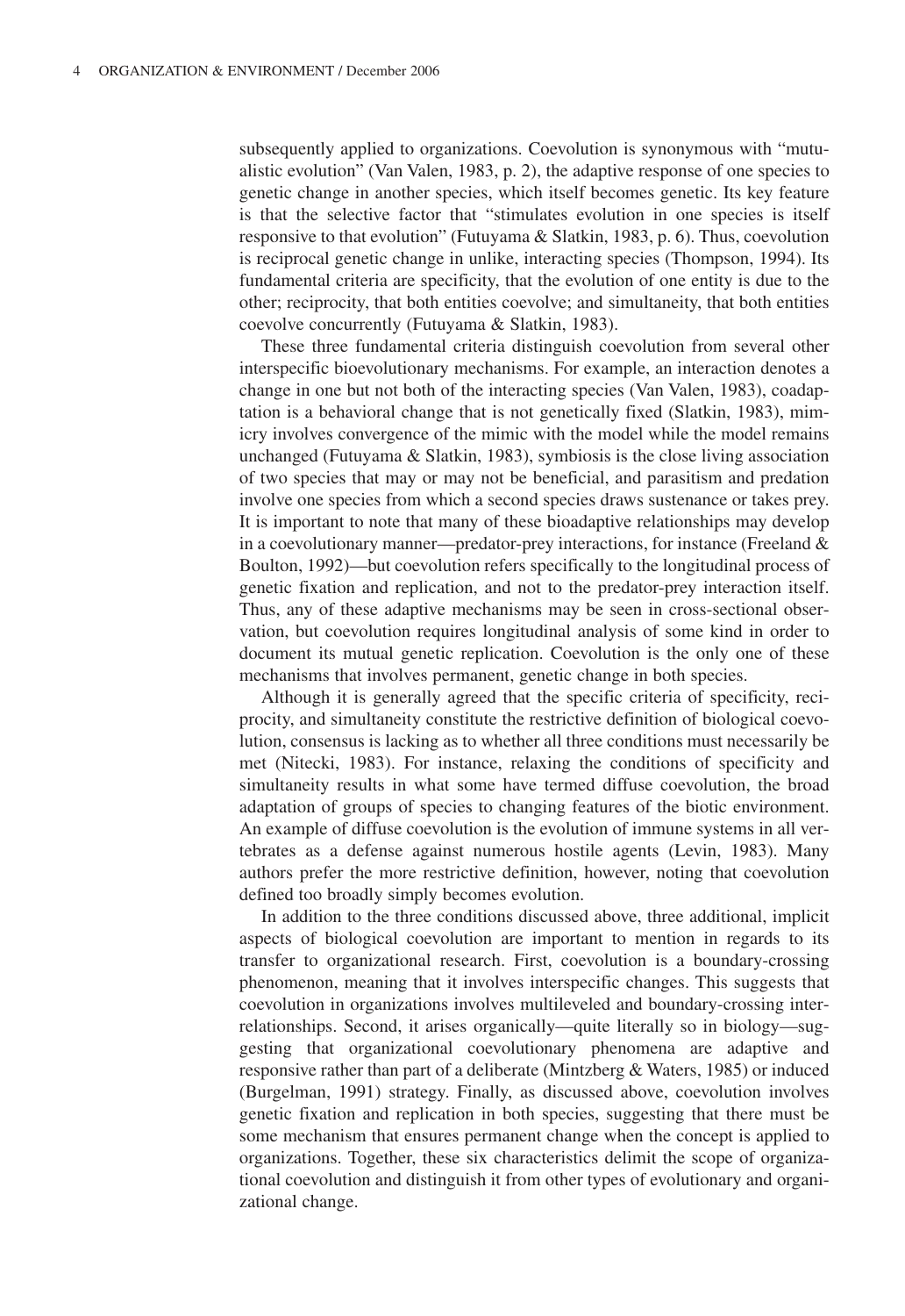

**FIGURE 1: Theoretical Location of Coevolution in Organization Studies**

The next section of the article delves into coevolution research in organization studies. A conceptual framework is developed and several exemplars are discussed. The final section of the article builds on this framework to develop a number of implications for O&NE research.

## **COEVOLUTION IN ORGANIZATION STUDIES**

Despite its emergent status, the concept of coevolution has garnered great enthusiasm in organization studies to date. Some scholars have argued that it will lead to fundamental changes in our understanding of organizations (White, Marin, Brazeal, & Friedman, 1997) and significant advances for the field (Lewin & Volberda, 2003, p. 586). To evaluate these claims and whether coevolution is just a fad or more lasting "news of difference," this section of the article considers several theoretical perspectives and exemplars of organizational coevolution. A framework is developed that situates coevolution at the conceptual nexus of open systems theory, evolutionary organization theories, complexity theory, and in relation to a particular eco-social-historical context. Figure 1 depicts this theoretical location as the central overlapping region of the three circles representing these conceptual areas, as described below.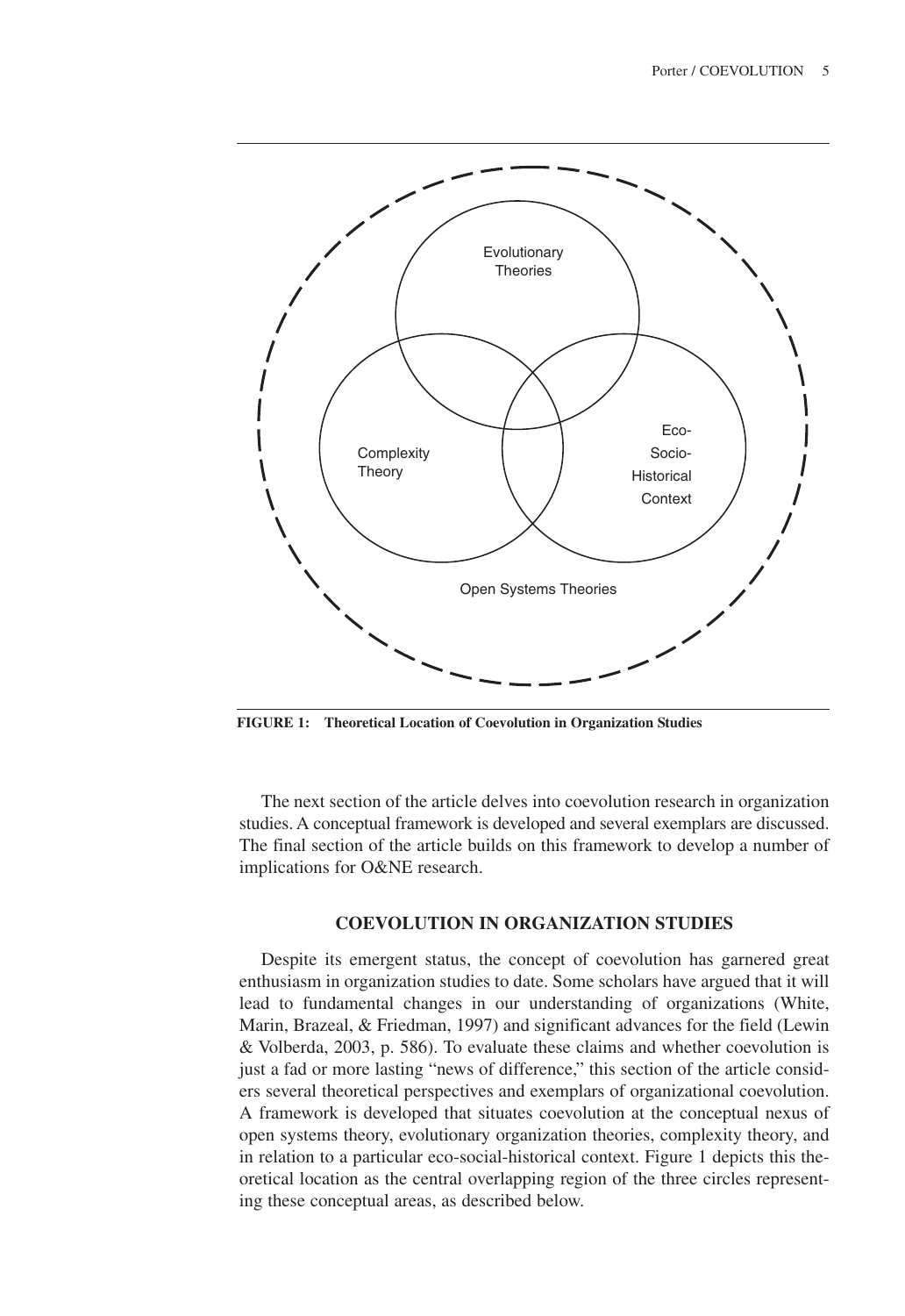#### *Systems Theory*

Reed (1996) has usefully identified a progression in systems perspectives in organization theory. The earliest approach was the view that organizations are autonomous, fully rational systems. Operating independent of their environments, they rationally impose structures to divide and distribute resources in the most efficient possible ways. This view was concurrent with the solidification of industrial capitalism in the United States and included Weber (1946), Taylor (1914), and Fayol (1949) among its leading theorists. In this genre, Newtonian scientific principles and hierarchical control could presumably resolve all problems of distributional and social equity.

A second view of systems emerged in the increasingly uncertain times that led up to World War II and contemporaneously with general systems theory in biology and physics (Bertalanffy, 1950, 1968). Reed (1996) refers to this as an understanding of organizations as "intermediate social systems" (p. 37), a holistic understanding of systems as constituted by interdependent relationships among interacting activities or parts. Research focused on the nature of relationships within and between systems, and although rationalism and top management control remained dominant assumptions, there was greater concern with social welfare than there had been under scientific management. For instance, Parson's (1951) structural/systems school and the human relations perspective (Mayo, 1945; Roethlisberger & Dickson, 1939) both postulated that individual satisfaction *and* technical efficiency could be maximized by smoothly integrating individuals into organizations. Contingency theory (see Donaldson, 1996, for a review) and structural functionalism (Thompson, 1967) later grew from this tradition and still dominate much of mainstream management today.

These different views of systems did not supplant one another in linear fashion but as waves of overlapping theories or prescriptive ideologies. A third movement was identified by Scott (1992) as open systems theory in a progression he viewed as developing from rational to natural to open systems. The progression indicates a movement toward more organic and socially responsive views of systems and a growing openness in conceptions of the interactions across organizational boundaries. A fundamental premise in this approach is that organizations fundamentally depend on their environments for the materials, information, and energy they need to function, and that a mutually beneficial flow proceeds in both directions.

Where does coevolution fit in this broad schema of systems theories? Lewin and Volberda (2003) refer to the context of coevolution as the "organizationenvironment system," a concept that extends systems theory from closed to open to superorganizational, and the level of analysis shifts from intraorganizational to extraorganizational to supraorganizational. With each successive wave of systems theory, therefore, the point of observation recedes, the size of the system that can be analyzed increases, and the possibilities for observing and interrelating phenomena or factors at multiple levels of analysis multiplies. From biology, we know that coevolution requires large, complex ecosystems and extended evolutionary time scales, that the complexity of interspecific interactions is exponential, and that stochastic events predominate under such conditions (Levin, 1983). By analogy, then, organizational coevolution is situated in an open systems framework that permits analysis of multilevel perspectives and spontaneous variation in interacting entities over extended time periods (Starik & Rands, 1995).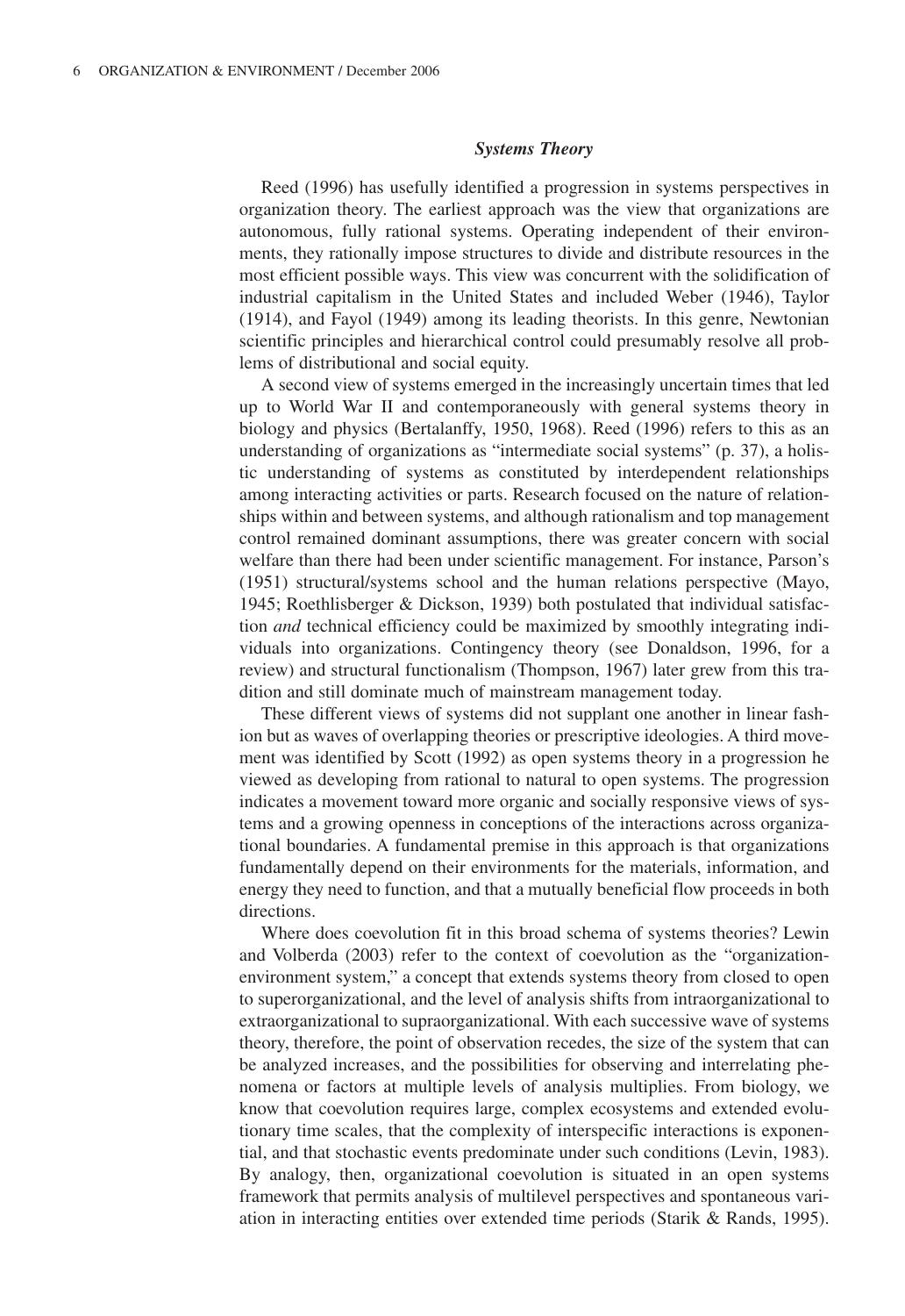More will be said about coevolution research methods later in the article; at this juncture, it is sufficient to recognize that open systems theory is both the backdrop and the springboard of conceptual frameworks for coevolution.

An empirical example is found in Van de Ven and Garud's (1994) study of coevolution in the medical field. In tracking the development of the relationship between a technological innovation—a cochlear ear implant device—and the industry that grew up around it, these researchers demonstrated that neither discrete technical variation nor the process of its institutionalization led to the ultimate technical-institutional configuration that emerged. Instead, "the very technical advancements and institutional rules initially created to facilitate industry emergence subsequently became inertial forces that hindered later technical developments" (p. 443). Entities at three levels interacted over time to produce the eventual arrangement; the engineers' innovations, the organizations in which development and production took place, and the extraorganizational environment consisting of manufacturers, distributors, and customers. Without an open systems approach and an extraorganizational perspective, the analysis of this case would not have been possible.

#### *Ecological Organization Theory*

Evolutionary organization theories are next considered in regards to coevolution, and given its bioevolutionary origin, one might expect coevolution to be highly compatible with this perspective. For example, enhanced fitness of the coevolving species to survive in their community is the purpose of coevolution in biology (Van Valen, 1983), whereas organizational coevolution increases the organizations' fitness to cope with their environment (Clippinger, 1999). The parameters of organizational coevolution also resemble those of its biological counterpart: For Baum & Singh (1994) these are feedback, interdependence, and mutual or circular causality, whereas Lewin & Volberda (2003) cite multilevel embeddedness, multidirectional causality, nonlinearity, positive feedback, and path and history dependence as fundamental. Coevolution spans all levels of analysis and has been applied in the evolution of industries (Malerba, 2006), new organizations (Inkpen & Currall, 2004), new organizational forms (Lewin, Long, & Carroll, 1999), and new forms of adaptation (Lewin & Volberda, 2003). For example, Inkpen and Currall argued that trust, control, and learning become coevolutionary phenomena in joint ventures and alliances. Building on Koza and Lewin's (1998) argument that trust is a dynamic concept that should not be treated as a "static causal variable" in an evolving alliance, they develop a number of propositions about levels of trust and concomitant control systems as parent organizations develop their relationship, that is, learn. Three factors make the learning relationship coevolutionary rather than evolutionary: The tangible nature of the change, that is, its replication in the new organization's structure; its nonlinear, path-dependent, and unpredictable course; and the fact that coevolved trust and control in turn affect the future of the alliance and the partners themselves. Various scenarios are possible and cannot be predicted in advance.

In the fields of evolution and organizational change, coevolution has been advanced as a potential resolution to the long-standing selection-adaptation debates. Lewin and Volberda (2003) point out that population ecology studies privilege uncontrollable environmental forces and the external selection of unfit organizations, whereas strategic studies assume that managers are capable of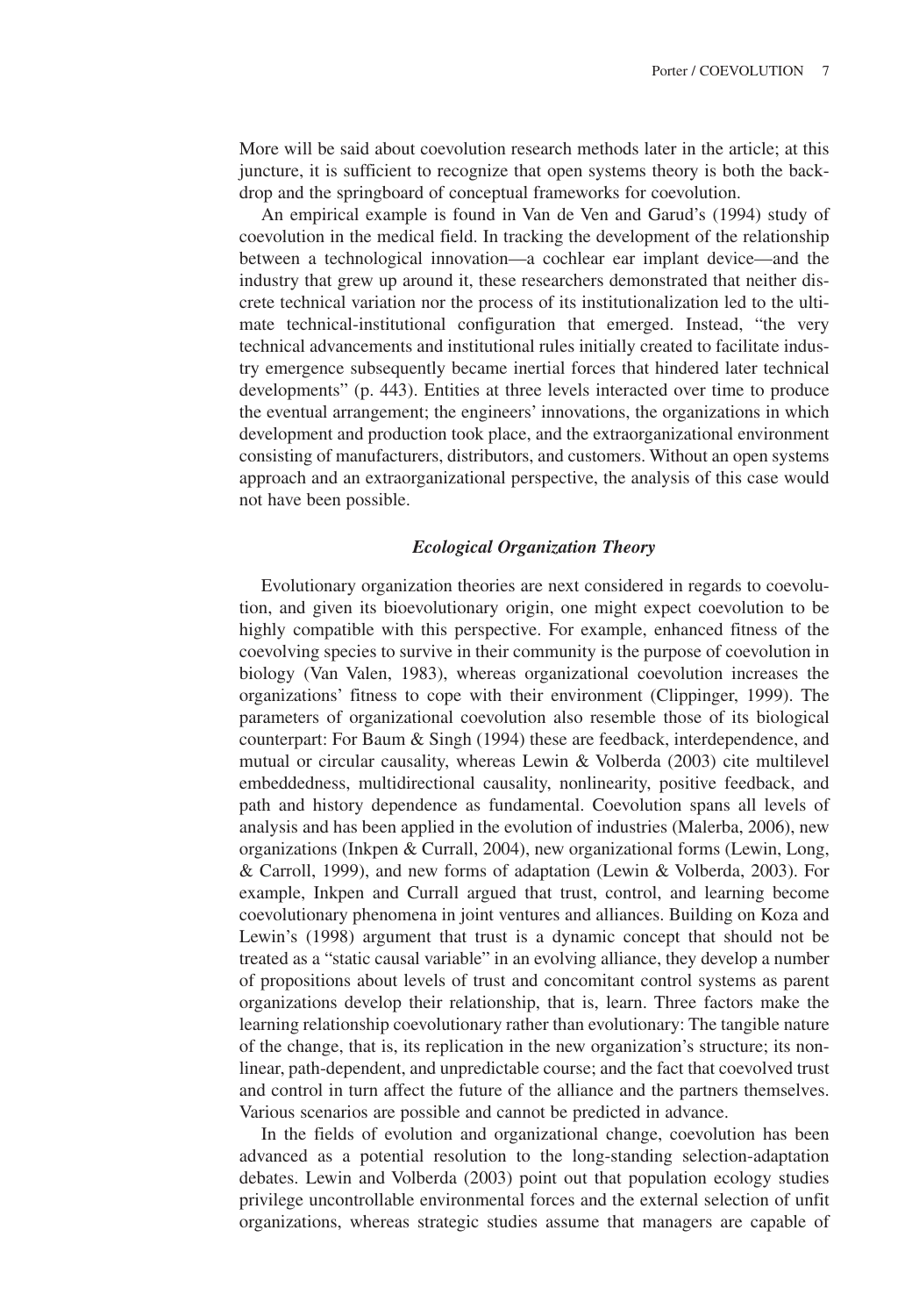influencing internal fitness and survival. This disjuncture in levels of analysis is largely what makes the adaptation-selection debates intractable. In contrast, coevolution focuses on the interactions between organizations and their environments and the consequences of these interactions for the dynamics of the organizationenvironment systems:

The study of coevolution fundamentally is a feedback approach to the study of organization-environment relations . . . it forces a different view than is usually adopted. Coevolution assumes that changes may occur in all interacting populations or organizations, permitting change to be driven by both direct interactions and feedback from the rest of the system. (Baum & Singh, 1994, p. 380)

The key point is that organizations are defined by both idiosyncratic intent *and* systematic regularities, both of which materially affect organizational outcomes (McKelvey, 1997).

Three important points emerge from this discussion of coevolution as a conceptual bridge across the adaptation-selection divide. First, the inclusion of managerial intent and system regularities in one model means that disparate theoretical perspectives may be combined or juxtaposed in one treatment. Theories that take a selectionist perspective include population ecology (Aldrich, 1979; Hannan & Freeman, 1977), institutional theory (DiMaggio & Powell, 1983), and evolutionary economics (Nelson & Winter, 1982), whereas the adaptationist approach is favored in dynamic capability theory (Teece, Pisano, & Shuen, 1997), interpretive views of strategy (Daft & Weick, 1988; Dutton, Ashford, O'Neill, & Lawrence, 2001), learning theories (Levitt & March, 1988), and strategic choice theory (Child, 1972). Even as coevolution research has combined these theoretical traditions, however, it also leaves each one intact (Lewin & Volberda, 2003, p. 570), because coevolutionary logic incorporates different lines of research under new assumptions and models rather than extending any one theory into a different arena.

Second, organizational coevolution differs from biological coevolution in that it has been adapted to incorporate human meaning-making processes. Malerba (2006) notes that coevolution may involve interactions in knowledge, learning, demand, actor characteristics and behavior, strategy, and tactics. Despite the compatibility between biological and organizational evolution theories, therefore, organizational coevolution must necessarily differ from its biological counterpart because biological models have no clear analogue for human reasoning and communication capabilities. Specifically, since human learning processes occur more rapidly than genetic change in biological contexts, the appearance of anomalous organization-related "hybrids," such as new organizational forms (e.g., Lewin et al., 1999), is more frequent and more varied than new speciation in biology.

Third, traditional distinctions between micro- and macrolevels tend to blur and lose meaning in coevolution research. Because coevolutionary systems are characterized by interdependence, circular causality, and iterative feedback, and changes in any one variable may be caused endogenously by changes in others (Baum & Singh, 1994, p. 399), the microlevel activities of situated actors are frequently analyzed in terms of macrolevel community effects, and vice versa.

A study of the PC industry demonstrates the bridging of selective and adaptive forces in organizational coevolution. Henderson and Stern (2004) analyzed the interactions between firms and their internal development projects from 1975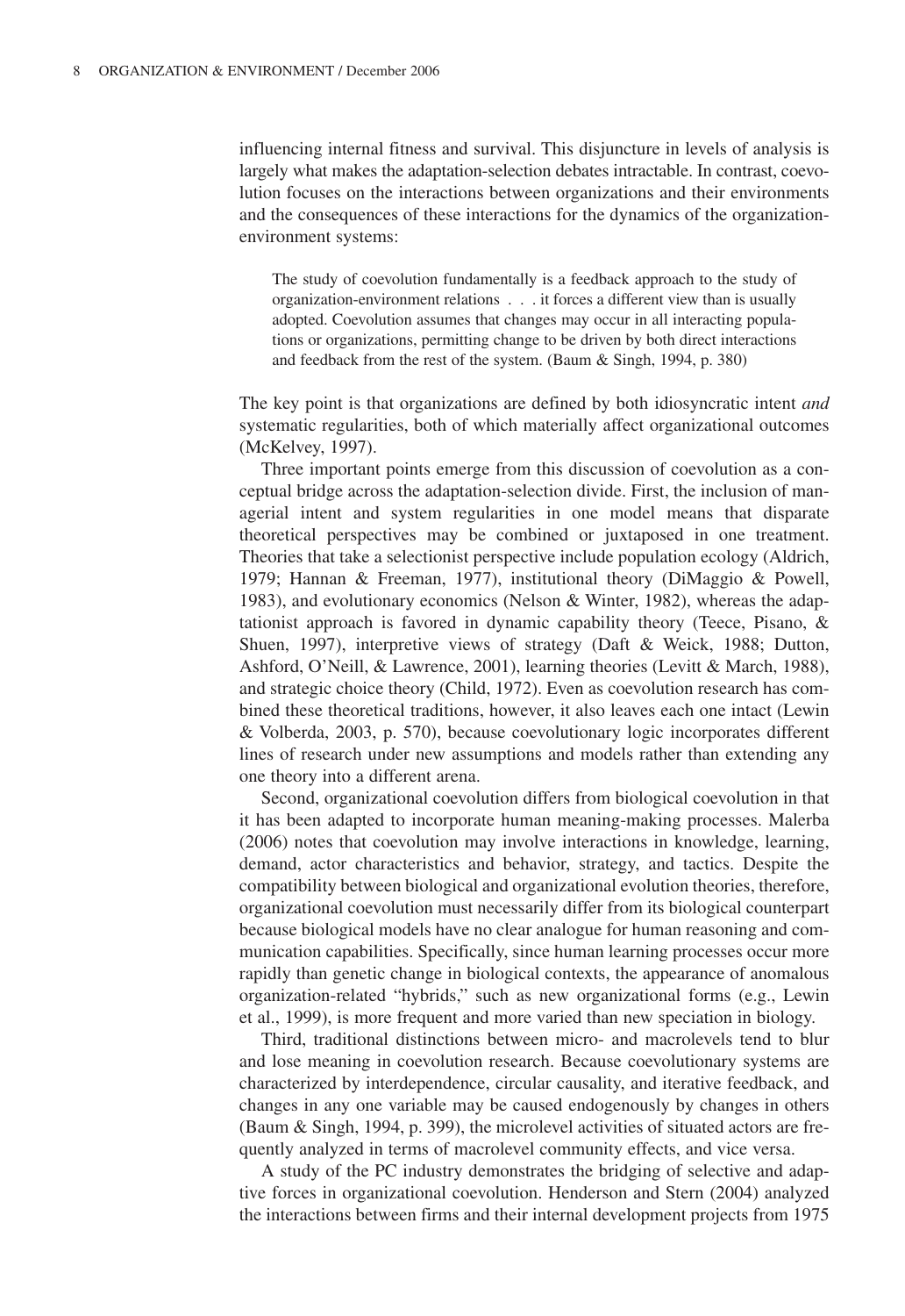to 1994, asking whether internal and external selection processes might be mutually influential over time. They operationalized the internal adaptationist perspective as the variation, selection, and retention process (Aldrich, 1979) of bottom-up, emergent change (Mintzberg, 1978) in which frontline managers act as internal entrepreneurs by proposing strategic initiatives that are championed upwards by middle managers. The external selection approach was represented by the classic population ecology view that the firm is largely a monolithic entity constrained by its founding imprint, unable to adapt beyond a limited repertoire of strategic responses (Hannan & Freeman, 1977). Empirical analysis of 736 firms and 6,727 products found that internal and external selection did in fact coevolve, in this case, through managers' learning processes. Further, this learning became embedded in the firms' routinized capabilities for developing future products. They refer to a "coevolutionary loop" that bridged internal and external selection, where competitive pressures induce technological innovation, followed by internal selection and a revised cycle of new innovation. In Henderson and Stern's (2004) view, "synthesizing theories of internal and external selection is vital" (p. 69) because internal and external selection approaches alone fail to account for large parts of the complex multilevel interrelationships that take place in joint ventures.

The added value of a coevolutionary approach is not limited to issues of selection and adaptation, however. For example, the "paradox of embedded agency" (Seo & Creed, 2002) has been coined in reference to the question of how embedded, fully socialized actors are empowered to envision and promote substantive change from within an institutionalized system. Two responses to this conundrum are institutional entrepreneurship (Dacin, Goldstein, & Scott, 2002) and strategizing from the middle (Floyd & Wooldridge, 2000). Both are grounded in intraorganizational ecology (Burgelman, 1991; Lovas & Ghoshal, 2000), a framework that views strategy as only partially dictated from the top, the remainder emerging organically from within an organization. For instance, Greenwood and Suddaby (2006) demonstrated that institutional entrepreneurship was in play in the coevolution of new organizational forms in the big five accounting firms, and Floyd and Wooldridge (1997) showed that middle managers' strategic influence activities do indeed impact organizational performance in a study of 259 managers in 25 firms in various industries. Thus, embedded entrepreneurs and/or networks involving midlevel managers may be seen as a coevolutionary mechanism of sorts: By interpreting perceived events, adding meaning, and developing and championing new projects, some of which become ratified as revised strategic initiatives, they become the mechanism of "genetic fixing" in the coevolution of organizations and their environments.

A second application of a coevolutionary research framework is emerging in response to calls for firm interfirm collaboration in complex, densely populated "business ecosystems" (Moore, 1993). For example, Pasquero's (1991) study of interorganizational collaboration to improve environmental protection in Canada showed that supraorganizational collaboration is a viable approach to large-scale environmental problems. Moreover, the success of such projects depends on microlevel innovations such as multiparty roundtables to improve mutual commitment to shared problem solving.

The foregoing discussion has argued that coevolution is a powerful research framework in an expanded conceptualization of evolutionary theories of organization. More than a mere remake of evolution in a new suit of clothes, coevolution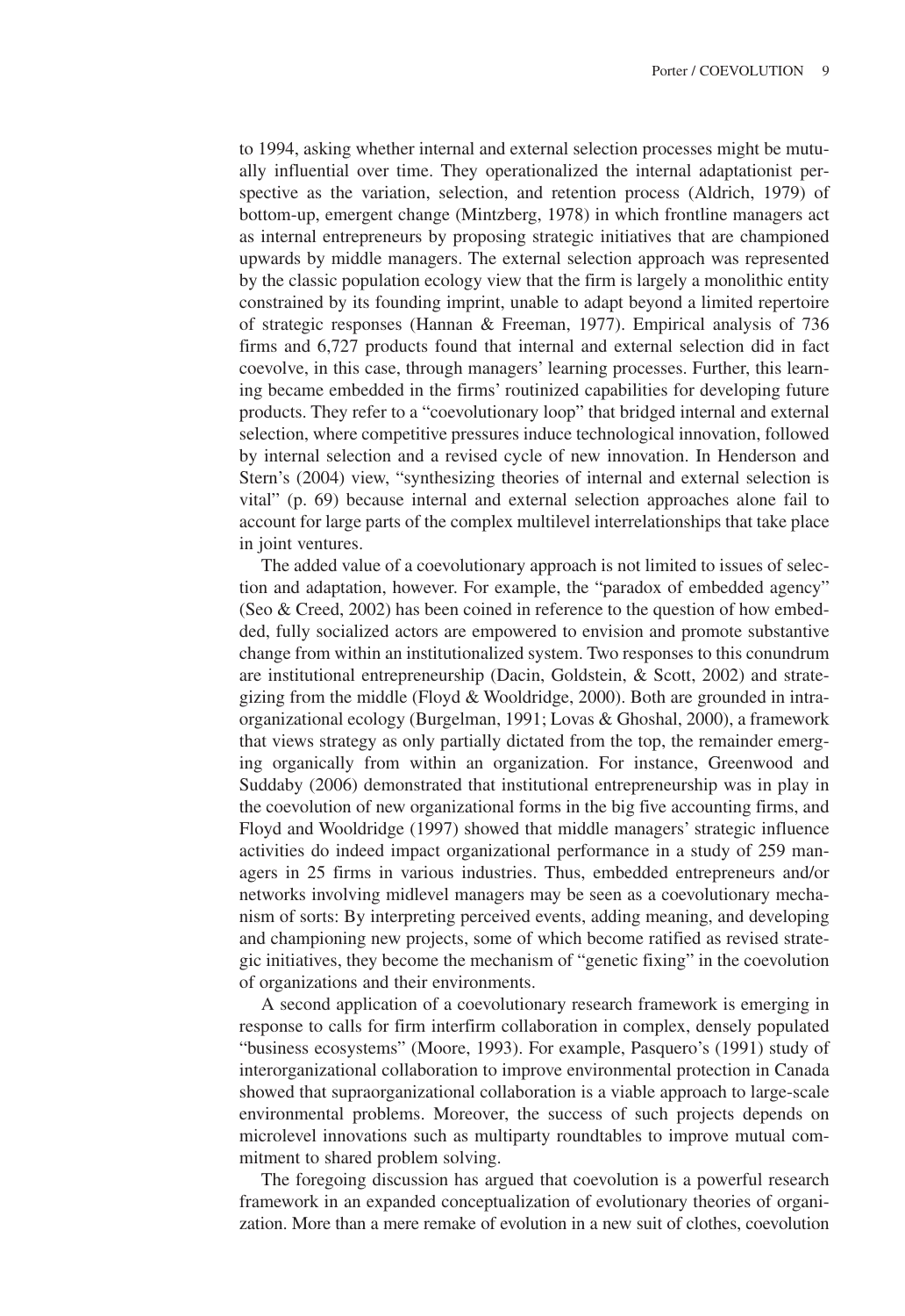brings a powerful new logic and distinctive analytical tools to the longitudinal, multileveled study of organizations. It breathes new life into ecological organization theories by supplanting "evolutionary positivism" with a shift toward process-based thinking and an expanded awareness of the mutual influence of actors and institutions (Hatch & Yanow, 2003). In this light, McKelvey's (1997) enthusiasm for the emerging coevolution revolution becomes clear: "Organizational evolutionists and ecologists may have spent the last two decades studying the tip of the iceberg, leaving the more telling story of firm coevolution underdeveloped" (p. 359).

To this point, the article has developed the theoretical underpinnings of coevolution in systems and evolutionary lines of research. Before completing the analysis by turning to complexity theory and coevolution, an equally important issue is addressed, that regarding the timing of its emergence in current eco-socialhistorical contexts.

## *Social-Historical-Ecological Context*

Coevolutionary logic is not new to organization science. Lewin and Volberda (2003) note, for example, that Weber (1946) argued that bureaucratic organizations emerged in a coevolutionary relationship with the ushering in of the industrial age, just as Chandler (1962) tied the M-form of organizing with the development of more rapid transportation and communication in industrialized societies (p. 579). An important question follows upon the observation that organization scholars have recognized coevolutionary processes since the beginnings of the field. Why now?

This question may be approached from two directions, an organization studies perspective and the perspective of community ecology. On one hand, organizational coevolution research may be arising now in association with rapidly increasing environmental and market dynamism. For example, Bardini (2000) made a strong case that the emergence of artificial intelligence and personal computing were coevolutionary developments with the increasingly complex economic landscape and acceleration of productivity after World War II. *Turbulence* (Emery & Trist, 1965) and *hypercompetition* (D'Aveni & Gunther, 1994) are other terms for this broadly recognized rise in systemic disruption in recent decades, and it is precisely within this context that Baum and Singh (1994) claim a coevolutionary framework is most valuable. Positivist reasoning, linear models, and dependent and independent variables are inadequate in complex and dynamic environments because cause and effect may not be so easily separated: Changes in any one variable may be caused endogenously by changes in others. By definition, coevolution is concerned with changes and feedback at differing levels of analysis as they affect and are affected by changes in focal variables (p. 381) and therefore is a more appropriate research framework in high-velocity environments.

The science of ecology lends another perspective to the "why now" question, that of population dynamics. Rates of change in a population are known to depend on its relative size in relation to its environment (Odum, 1963). Specifically, as a population approaches the environmental carrying capacity the capability of the environment to support its existence—its rate of growth is affected, mathematically, in a negative direction. The external environment exerts pressures on the population in the form of various kinds of feedback, which in turn affects its growth. In other words, where there are no perceived limiting factors on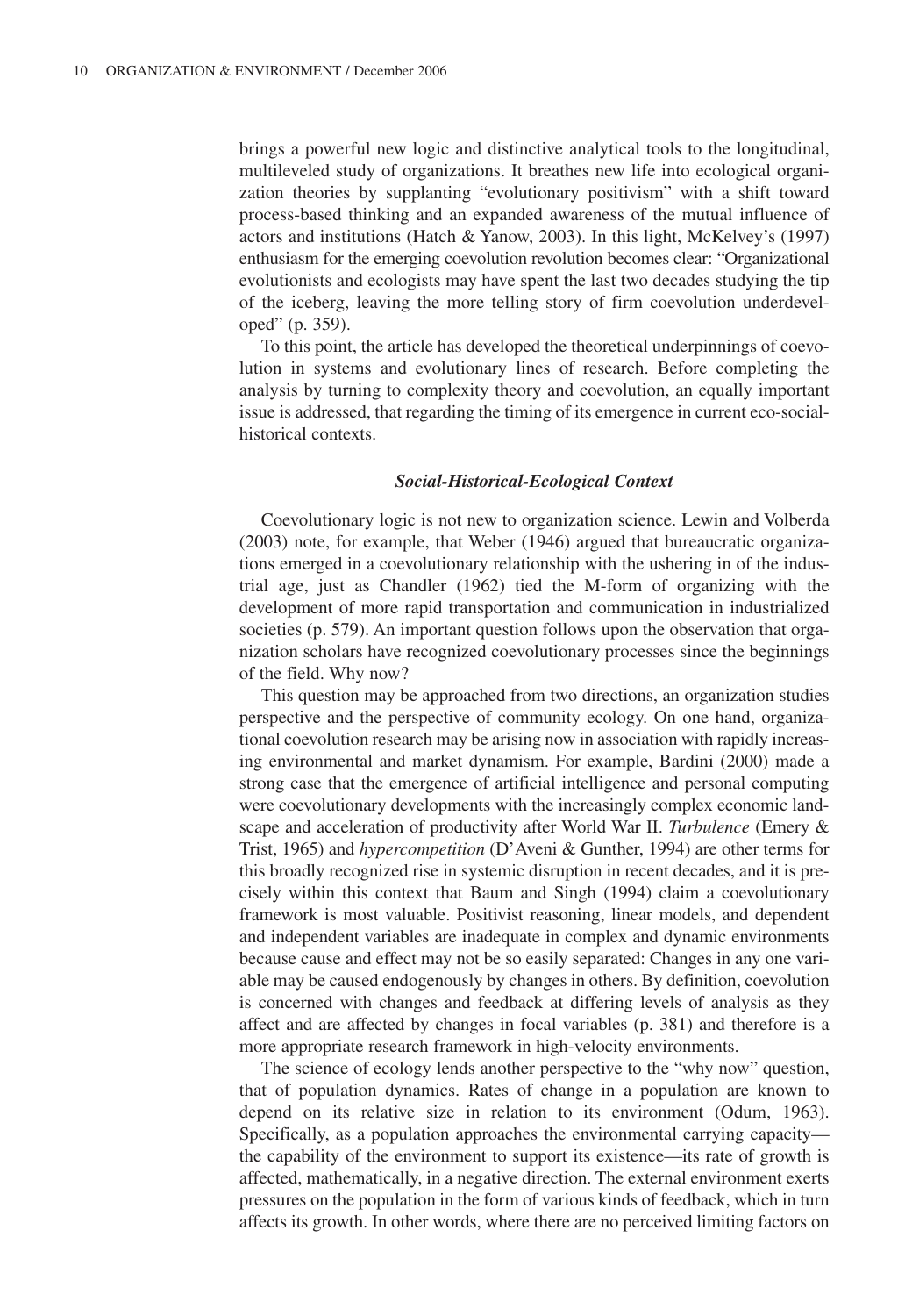a population's growth, the quantity and relevance of external feedback are less important to individual members than they are when there is a high level of competition for environmental resources. Coevolution, which is a feedback approach to the study of organizations (Baum & Singh, 1994), may therefore be more relevant and prominent today precisely as an indication that the carrying capacities of external environments of all kinds—in markets and also in the natural environment (which, of course, is the market for "raw materials")—are being approached.

An important site of interaction between this increased systemic turbulence and approaching limits of carrying capacity is in the stressed ecosystems of developing economies. Research and theory development are taking place in such settings that address O&NE calls to integrate economic and ecological priorities (Foster & Mellor, 1997; Gladwin, Kennelly, & Krause, 1995; Orsato & Clegg, 2005), but much of it has been done outside the O&NE literature. For example, Conrad and Salas (1993) studied the econo-environmental tension involving local residents in a critical environmental habitat and the fragile butterfly population that depends on this same environment for its survival. The upland oyamel fir forests of Mexico are the exclusive overwintering site and breeding grounds of the northeastern North American Monarch and are protected by a national park, but they are also a critical revenue source for the local population that has traditionally logged there. Uncontrolled logging degrades the forest and threatens its integrity for monarch survival and reproduction, but no logging at all invites illegal activity and threatens human livelihoods. Conrad and Salas (1993) argued that mechanistic models are inappropriate for problems such as these, and instead developed a mathematical model that could account for the option value of reversible actions. Specifically, they postulated a coevolutionary approach that defined coevolution as "a set of feasible economic activities that results in 'acceptable' trajectories of both net revenue and biodiversity" (p. 405), that is, a level of logging activity that would not degrade the stability of the forest canopy density. Using the most accurate values available for present value of logging and the concomitant effects on forest density at different levels of harvesting, they defined a "tradeoff frontier" on which they located a point of maximum allowable harvesting and minimally acceptable biodiversity for this particular situation.

Summarizing the organizational and evolutionary arguments above, systemic turbulence and a sharp upswing in contact, complexity, and feedback among multileveled organizational entities are conditions under which mutualistic adaptations of all kinds, including coevolution, increase in frequency. Coevolution research frameworks may be adopted in such contexts and adapted to include economic and environmental parameters in a predictive model of hypothetical courses of action. Two things are noted about this approach, the level of detail that is necessary for scenario modeling to be a worthwhile activity and the equal valuing and trading off of economic (maximizing revenue) and ecological (promoting biodiversity) priorities. One other point is important to make before moving on to complexity theory and coevolution. This is that the unique bioadaptive mechanism of coevolution has an added value that benefits the system as a whole, in that it exerts a stabilizing influence on environmental turbulence. Freeland and Boulton (1992) demonstrated, for instance, that coevolved food web combinations in tropical rain forests are a source of stability and longevity for the ecosystem as a whole and also exert a recalibrating influence toward system equilibrium. Thus, if coevolution is a force toward order and stability in complex ecological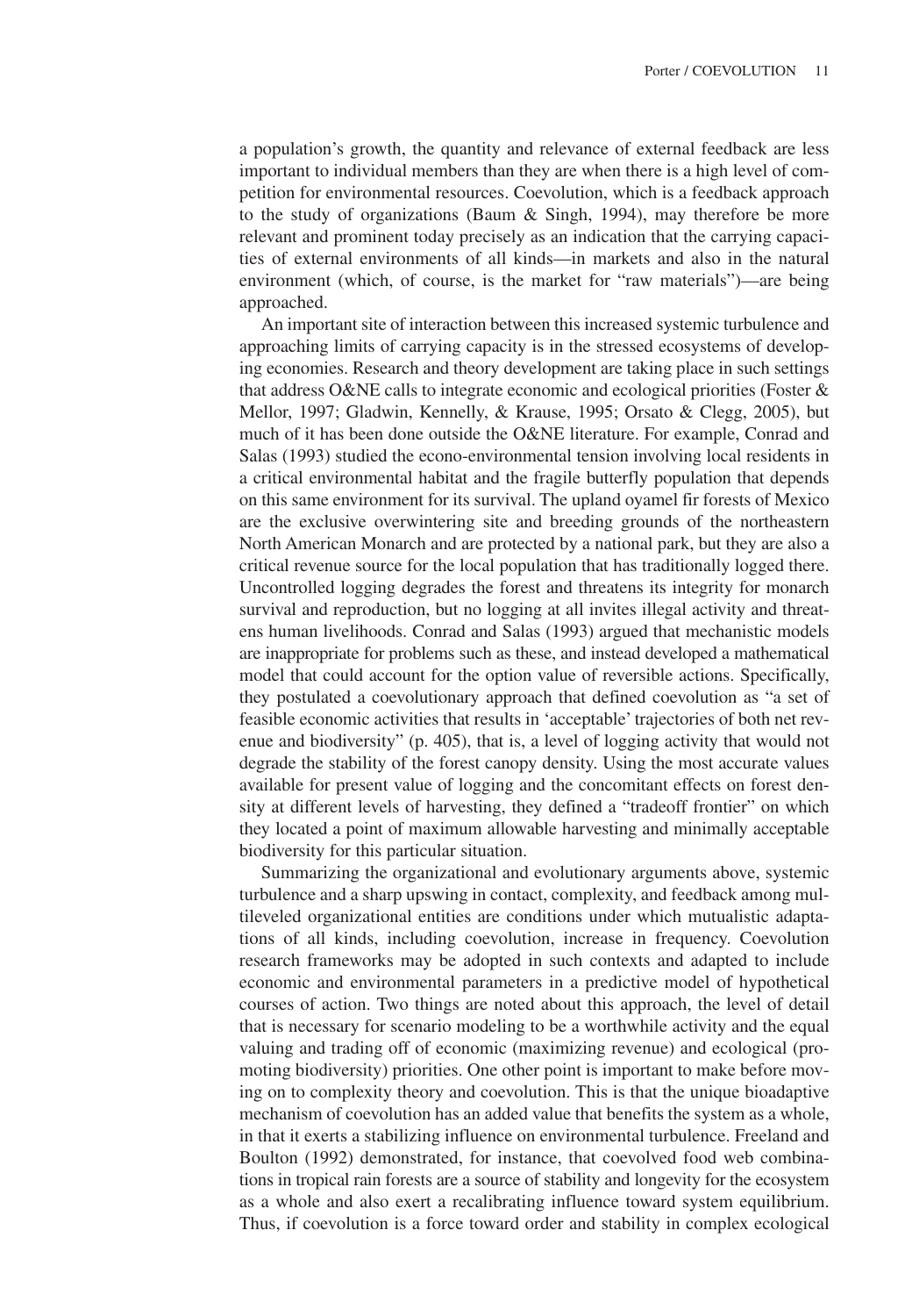systems, it may be accomplishing a similar type of function in organizational fields. Thus, another answer to the "why now" question is precisely in the structured, ongoing relationships that coevolution may bring in intensely competitive markets.

#### *Complexity Theory and Coevolution*

Developing in tandem with coevolution in biology was a broader change in all of scientific inquiry in the late 20th century. Beginning in the 1980s, the principles of complexity theory and complex adaptive systems have slowly migrated and revolutionized many fields of research, gradually supplanting Newtonian, deterministic epistemologies with the principles of self-organization (Kauffman, 1993; Longair, 1997). The central principles of self-organization are the interconnection of all things in ever-expanding layers of nested wholes (White et al., 1997) and the capacities of self-transcendence and spontaneous self-organization (Nishiguchi, 2001). Complex adaptive systems (CAS) is one name for the large, interconnected systems characterized by these principles, and complexity theory describes in more detail what is known about them to date. Examples of CAS are all large ecosystems, the human body, and the human brain (Nishiguchi, 2001). The principles of self-organizing systems originate in, but clearly transcend, open systems theory; thus, complexity theory is the final building block of Figure 1 that locates coevolution in theories of organization and management.

Numerous descriptive typologies of CAS exist, including Macready and Meyer's (1999) useful framework in which self-organization, recombination, and coevolution identify the characteristics of CAS. Self-organization refers to the way in which the system's elements seem to independently arrange themselves with no apparent design or management being enacted. In human systems, for instance, the worldwide web operates in this fashion. Recombination means that such complex systems are continually reorganizing themselves, "flourishing in a boundary between rigidity and randomness" (Pascale, 1999, p. 85), whether as a molecular-level system, a network of species, or a field of corporations. *Coevolution* is a more specified term that describes the operations of recombination at the site where it takes place. Specifically, the environment selects for fitness, but the environment also changes with each species' evolution. Thus, the species and the environment endlessly affect one another, and "this cycle of action and reaction is a continuous shaping and selecting in the search for stability and fitness" (Macready & Meyer, 1999, p. 189).

In organization studies, Nonaka and Nishiguchi (2001) have explored knowledge creation in organizations as a complex adaptive system involving three types of elements; the fixing of new knowledge itself, the organization's technological capacities, and the relational configurations among members and involved stakeholders. In their view, knowledge has unique properties as an asset: It can be possessed but not hoarded, it is a common good that belongs to all, it is an intangible asset, and it is diverse in content but similar in operation. They argued that knowledge creation could not be managed through top-down control systems and traditional types of incentive systems; rather, it thrives best in "caring" and "trustful" environments (p. 4).

A fourth characteristic of complex adaptive systems is the arising and later subsiding of vortexes of maximum creativity that have been termed the "edge of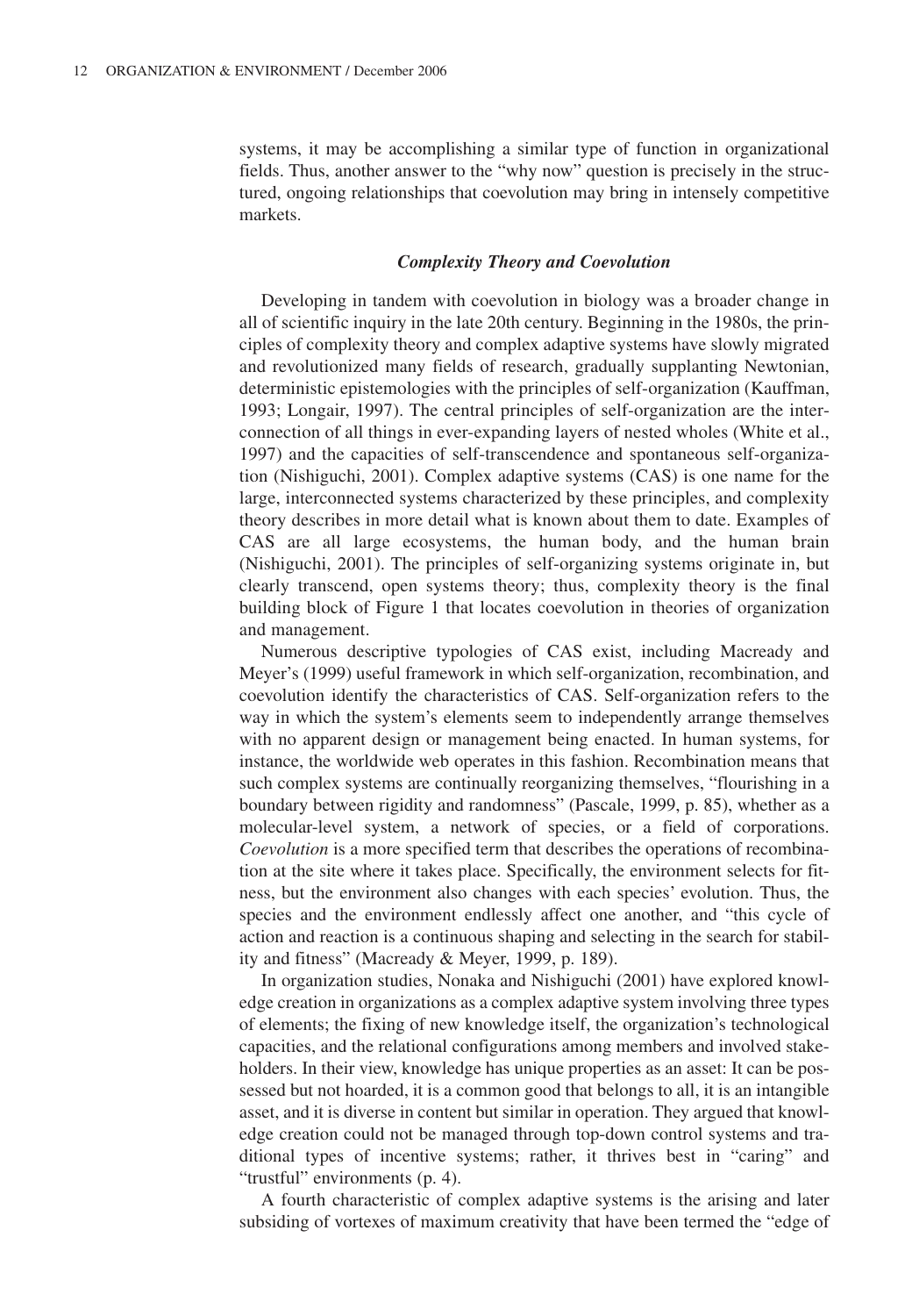chaos" (Langton, 1992) and the "sweet spot" (Clippinger, 1999, p. 9). Palombo (1999) writes that the edge of chaos marks the phase transition between order and chaos, where new entities appear in great profusion. "The edge of chaos is where the action is. Complicated structures poised between order and chaos are generated at the phase transition" (p. 102). In short, the edge of chaos is the site at which coevolution takes place and is a very potent concept in revised approaches to management. It has been heralded as "the new mindset" (Macready & Meyer, 1999) and "next big idea" (Pascale, 1999) in management, for example, by Pascale, who argues that a complexity approach will provide a uniting framework for the prolific and currently disparate theories of strategic management. Specifically, it will help organizations and managers "to dramatically improve the hit rate of strategic initiatives and attain the level of renewal necessary for successful execution" (p. 84). Strategic initiatives, in this view, are sites of knowledge fixation, the locus of the human and organizational analogue to genetic fixing in biological coevolution.

## **SUMMARY**

The preceding discussions have argued that coevolution is an emerging research framework that is only beginning to make its presence felt in organization studies. The concept was first defined in its field of origin, evolutionary biology, and subsequently applied to organizational phenomena. A conceptual approach was developed that situates coevolution at the nexus of evolutionary theory, complexity theory, and open systems theory, as well as in current culturalhistorical-economic contexts (see Figure 1). Scholarship relating to each of these areas was drawn from to develop an overarching coevolution research framework.

Table 2 presents the six key characteristics of coevolution as defined in evolutionary biology and applies them to an organizational research approach through the framework developed above. Coevolution is a phenomenon, rather than a theory, and has been distinguished in biological terms by its specificity, reciprocity, and simultaneity. Ehrlich and Raven (1964), for example, were the first to show that unlike species—butterflies and plants, in their research—had evolved over time in relation and response to one another. In organizational terms, these fundamental criteria mean that coevolution involves identifiable elements of a self-organizing system that change permanently through interacting and recombining at the "edge of chaos" (Langton, 1992). Genetic fixing refers to permanent respeciation in biology, and in organizations it means that a mechanism of permanent change must be identified. For example, Henderson and Stern's (2004) research showed new strategic capabilities to be the mechanism of permanency in the PC industry, whereas Lewin et al. (1999) explored new organizational forms in this light. The boundary-crossing aspect of coevolution refers to its cross-species aspect in biology, but in organizations it suggests a multilevel, multitheory, multimethod approach to research. Incongruous as this may sound, it makes sense in the context of complexity theory and its complete remake of Newtonian research assumptions. Traditional divisions of convenience separating silos of management departments, such as strategy and organizational behavior, simply fall apart when viewed through the lens of complex adaptive systems. Finally, the organic nature of biological coevolution translates into an adaptive and emergent approach to management: Rather than top-down planning and control, coevolution-focused management involves bottom-up, organic change in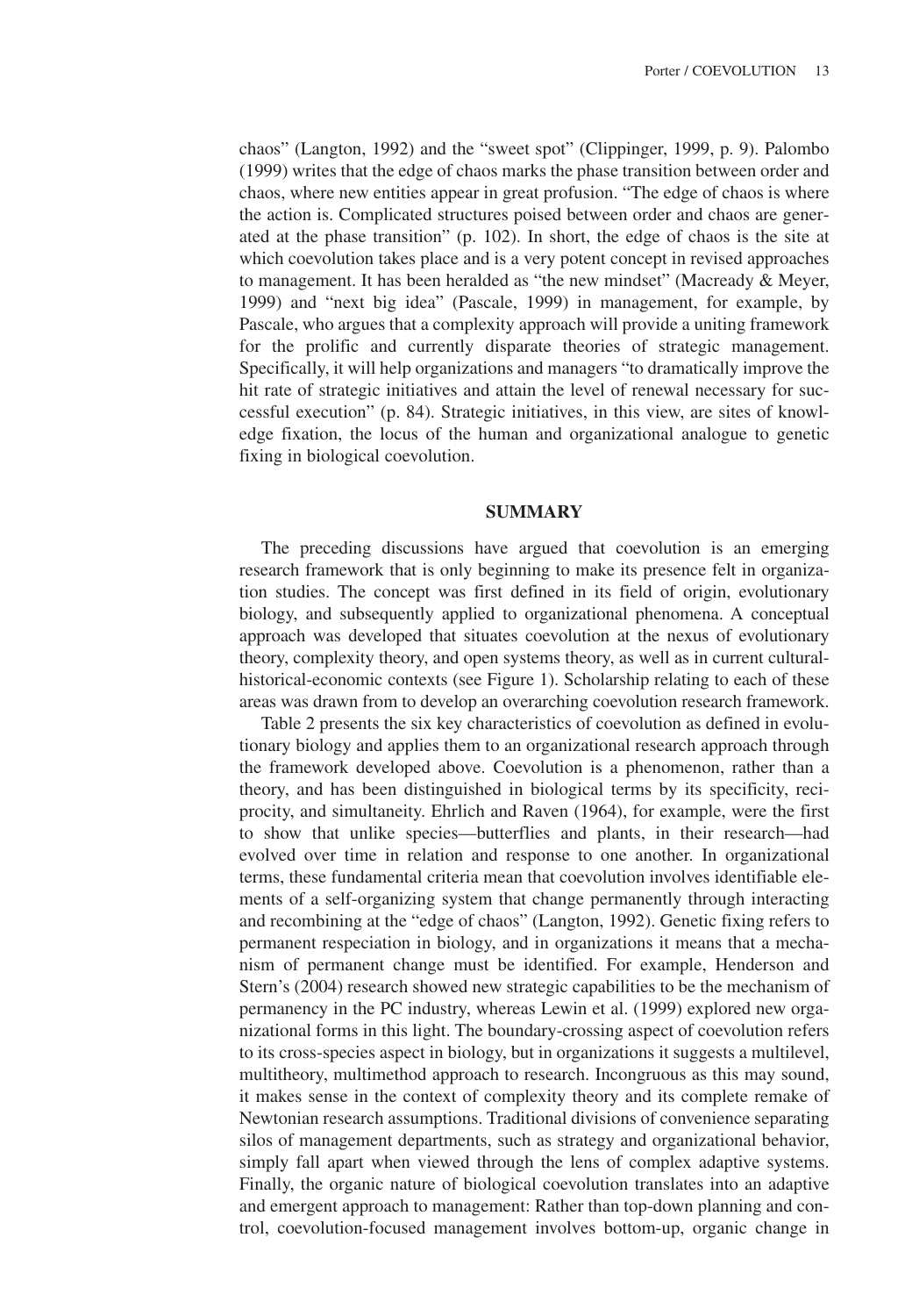| Characteristic         | <b>Biological Coevolution</b>                                                                                         | Organizational Coevolution                                                                                                                                 |
|------------------------|-----------------------------------------------------------------------------------------------------------------------|------------------------------------------------------------------------------------------------------------------------------------------------------------|
| Specificity            | Precise site and entities of interaction are.<br>clear. Distinguishes strict coevolution<br>from diffuse coevolution. | Local, sector specific, and path<br>dependent. The locus of<br>coevolution is "the edge of chaos."                                                         |
| Reciprocity            | Both entities are changed. Distinguishes<br>coevolution from interaction and<br>mimicry.                              | Multiple organizational elements<br>are permanently changed, often at<br>different levels of analysis.                                                     |
| Simultaneity           | Both entities are affected at the same time.                                                                          | Change is mutual, in relation or<br>response to other elements in a<br>complex adaptive system.                                                            |
| Genetic fixing         | Change is permanent and replicated<br>automatically. Distinguishes coevolution<br>from coadaptation.                  | Structural or other permanent form<br>of replication. The mechanism of<br>fixation, or permanency, is<br>identifiable.                                     |
| Boundary<br>crossing   | Involves two unlike, interacting species.                                                                             | Multilevel, multitheory, multimethod<br>approach to research. Breaks down<br>Newtonian research silos and<br>cause-and-effect assumptions.                 |
| Organically<br>derived | Emergent and responsive, the outcomes<br>of self-organization are unknowable<br>in advance.                           | Adaptive and emergent. Unplanned<br>and unpredictable, derived at the<br>edge of chaos. Distinguishes<br>coevolution from intended or<br>induced strategy. |

**Table 2: Defining Characteristics of Coevolution in Biology and Organizations**

response to changing conditions in the marketplace. The final section of this article applies this coevolution research framework for O&NE research, education, and practice.

# **IMPLICATIONS OF COEVOLUTION FOR O&NE**

Coevolution is an exciting and emerging framework for organizational research, and is only just beginning its rise in organization studies. This final section of the article extends this argument into the realm of O&NE and attempts to stress two important points. First, O&NE is an ideal setting for coevolutionary approaches; indeed, it could be argued that O&NE is its "natural home" in the organization sciences. Second, understandings of both O&NE-related topics and coevolution research itself may be deepened and clarified through their mutual development. Specifically, several unresolved issues have been raised in regards to organizational coevolution, including the scope of coevolutionary research, the meaning of "genetic fixing" in organizational contexts, and the breadth of its applicability, that may be profitably explored through the O&NE lens. The following discussion develops these issues and opportunities in several sections; models, methodologies, research applications, and implications for policy, practice, and education.

#### *Incorporating Coevolution in O&NE Research Models*

A first step in applying a coevolution research framework to O&NE is to incorporate coevolution into its conceptual models of organizations and management.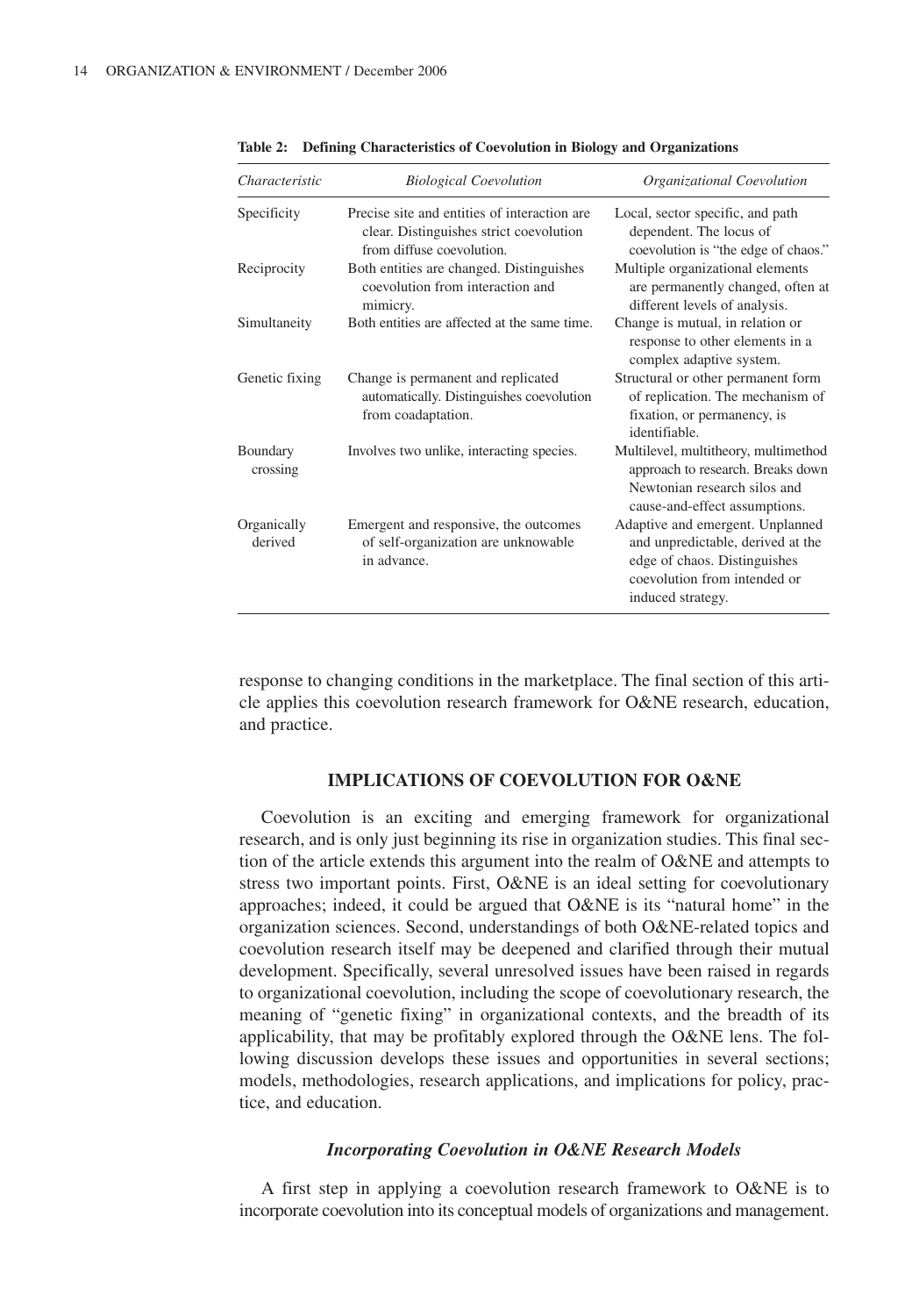This is a natural step to make in the case of O&NE because coevolution is a biologically founded theory, and O&NE scholars have long argued that theories of organization must relinquish the artificial separation from the natural world that began with closed systems approaches and still lingers today. For instance, in his oft-cited paper, "Castrated Environment: Greening Organization Studies," Shrivastava (1994) argues that "at this point in history organizational research cannot pretend that the natural environment is peripheral to understanding organizations. Nor can OS ignore the effects of organizational decisions on nature" (p. 705). Shrivastava's logic is coevolutionary in that it alludes to a mutual influence between organizations and the natural environment that must be recognized and incorporated in all aspects of research. This would bring the systems view of organization theory to full circle in that it entails a progression from closed, to open, to complex, to complex *and* biospheric systems. Indeed, if management were to be reconceived as an intricate and sensitive dance in the complex adaptive system that comprises managers, all stakeholders, and the natural systems that support them, then the vision of Shrivastava and many others would have reached fruition. Unfortunately, however, that goal remains a long way off, as suggested for example by the fact that the ONE Interest Group of the Academy of Management has 537 members, or just 3.2% of the total membership roster. The group's size has grown every year since its beginnings in 1994, but its acceptance by the wider academy—and by inference the acknowledgement of its value to organization studies—is yet to be realized.

General arguments for building more inclusive models of organizational research are not new; indeed, they only make good common sense. Therefore, the question remains, what can a coevolution research framework add to this discussion? What does coevolution add beyond either a sophisticated evolutionary approach and/or a complexity theoretical perspective? There is a good answer to this question, and it lies with a return to the previous section where the broader framework for understanding coevolution in organization studies was developed. There, coevolution was described as both a general logic and as a specific adaptive mechanism, and the unresolved issue was also raised as to whether "diffuse coevolution," which relaxes the conditions of specificity and simultaneity, is really coevolution at all or whether defining it as such will render it meaningless, simply a remake of evolution proper. The original question may be reframed, in other words, as whether or not coevolutionary logic, in the broad sense, is the same thing as coevolution as described and delineated in the past 20 years. The literature is inconclusive in this regard, and therefore a clarification from the O&NE quarter can make a valuable contribution to all of organization theory.

Debates as to the scope of coevolution permeated the biological literature in the 1980s, which was 20 years or so after the concept was introduced. A 1980 essay in the premier journal *Evolution,* for example, points out that "the obvious commonplace nature" of coevolutionary types of adaptations in evolutionary history has led to "misleading" and overstated uses of the term. Janzen's (1980) call for "more careful attention" to the use of the concept, specifically that it be removed from synonymy of usage with other adaptive mechanisms such as symbiosis, interaction, and parasitism (p. 611), is a point well taken. True to the 20-year time lag between biological and organizational introduction of coevolution, similar bifurcation is emerging now in organization studies. McKelvey's (1997) framework, for example, consists of micro- and macrolevels of coevolution, which conveniently extends traditional distinctions between intrafirm and interfirm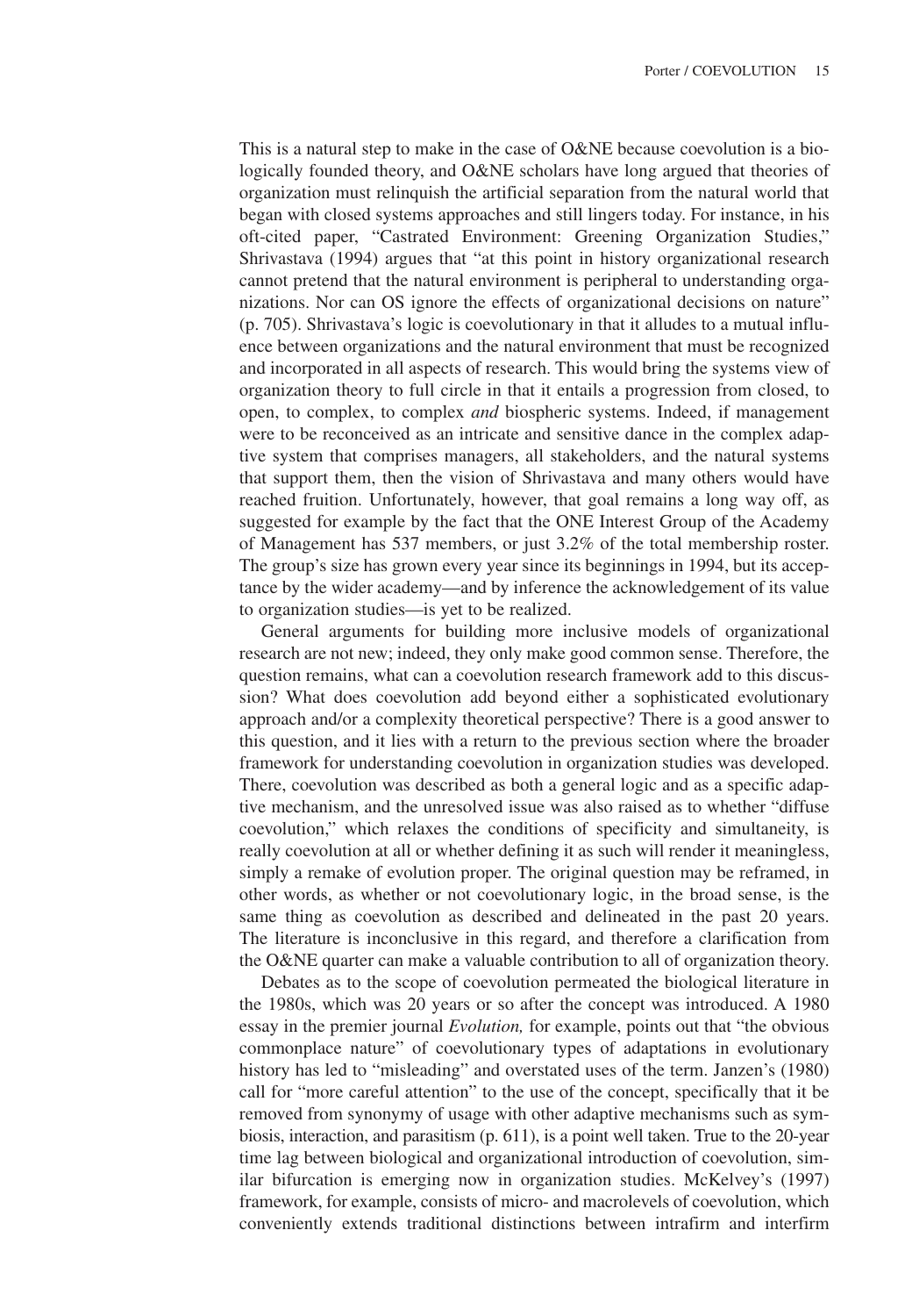topics. Yet, how much value do separations of micro from macro actually have in a complex world where everything evolves with everything else? This point is made by Malerba (2006), whose powerful argument goes to the heart of the issue:

The challenge for research here is to go to a much finer analysis at both empirical and theoretical levels, and to move from the statement that everything is coevolving with everything else to the identification of what is coevolving with what, how intense this process is, and whether indeed there is a bi-direction of causality. (p. 18)

In short, the challenge for organizational researchers is to more fully clarify the meaning of the strict definition of coevolution in organizational terms.

One approach to this challenge has two different aspects. The first is to separate coevolutionary logic from coevolutionary mechanisms, or coevolution as a verb from coevolution as a noun, or macro- from microcoevolution. The second is to retain both as different and differentially valuable. Coevolutionary logic, or "macro" coevolution, involves a reconceptualization of broad thought processes and theoretical models but is different from coevolution proper. Coevolution proper, a.k.a. "micro" coevolution, must satisfy the six criteria presented in Table 2. There must be an identifiable motive, mechanism, and means of replication before a particular phenomenon is termed coevolution. Stead and Stead (2004) have provided an excellent model for coevolutionary logic in O&NE theory in their revision of strategic management as *sustainable* strategic management. They refer specifically to coevolutionary logic as a "basic assumption that the firm has a symbiotic, coevolving relationship with the greater society and ecosystem" (p. 73).

Figure 2 builds on Stead and Stead's (2004) framework, and also on Figure 1, to situate coevolutionary logic and coevolutionary mechanisms in a model of organizational analysis. The outer boundary of Figure 1 was organizational analysis itself, but in Figure 2 that boundary is eclipsed by a second circle representing the biosphere, thereby signifying that organizations are in fact enclosed within and dependent on the natural environment for their existence and survival. Figure 2 also shows one location for research developing the concept of coevolutionary logic, figuratively crossing the conceptual boundary between organizational and natural worlds. A separate location is shown for research that delineates coevolutionary mechanisms, one that draws from evolutionary and complexity theory and from current issues and contexts and is figuratively situated in the micro niche at the center of the figure. Figure 2 suggests that coevolutionary logic is the necessary but not sufficient context for discussions of coevolutionary mechanisms. In other words, without the general premise that organizational life exists within and depends on the natural environment, it is nonsensical to consider specific ways in which a bidirectional influence takes place between the two. By the same token, extending coevolutionary logics into new domains will expand the possibilities for delineating explicit coevolutionary mechanisms. Logic and mechanisms are intimately connected, but this article stresses that coevolutionary logic alone will add nothing to current organizational or O&NE theory and practice. The different aspects of O&NE coevolutionary research will be discussed in detail below, but one example of this second research arena is Fussler's (1996) textbook advocating "eco-innovation" as a breakthrough approach to discrete technical innovation that combines both science *and* sustainability.

In summing up this section of the article, coevolution *is* in fact a cutting edge research approach that is ideally situated in O&NE literature, but realizing its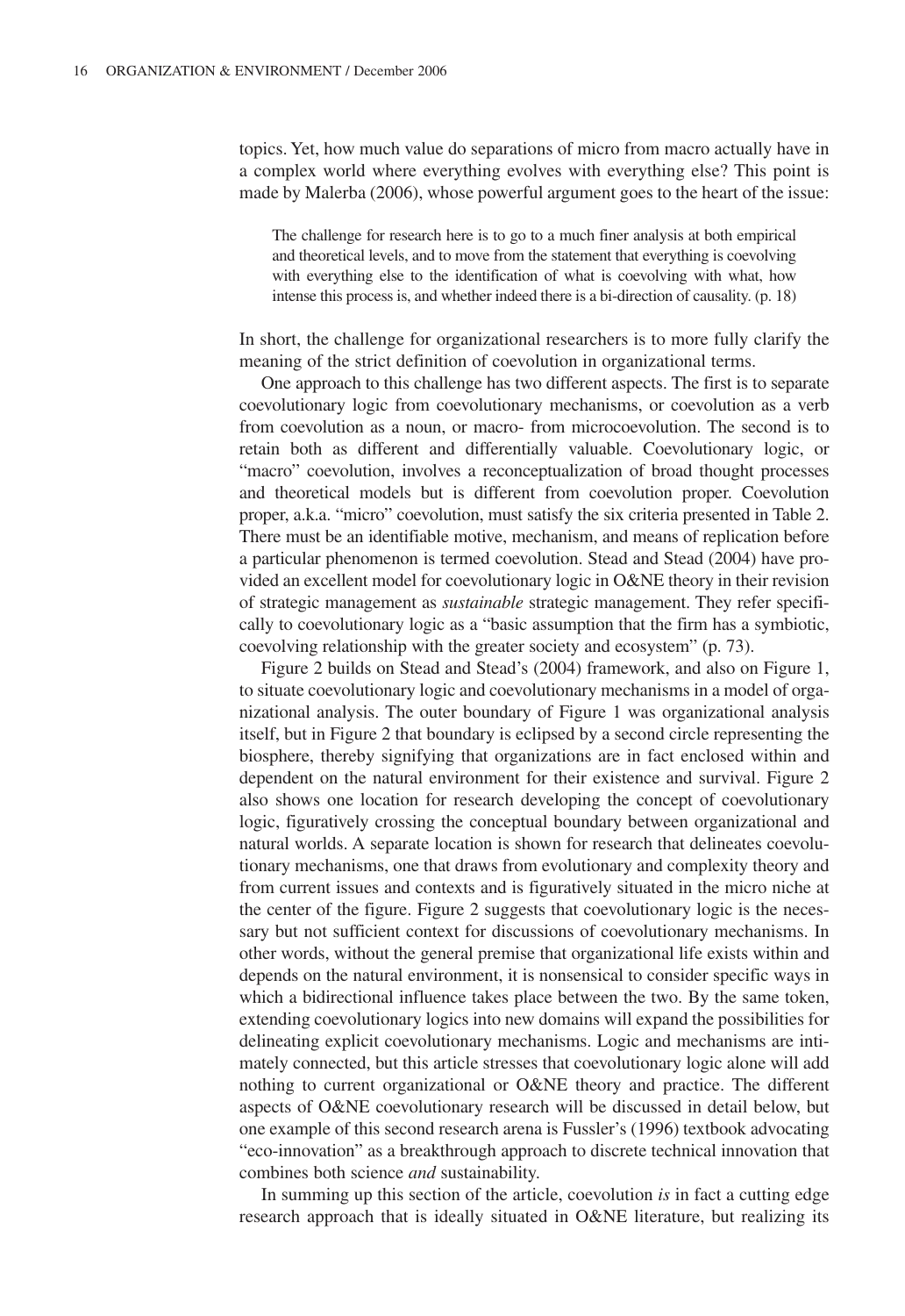

**FIGURE 2: Organizational and Biospheric Coevolutionary Modeling**

potential depends on maintaining a clear distinction between coevolutionary logic and coevolutionary mechanisms, and reserving the concept of "coevolution" proper to specific coevolutionary mechanisms. If this boundary can be maintained, an approach that is currently in its infancy can become a lightning rod to a more inclusive understanding of organization theory as a whole.

## *Research Methodologies*

Methodologies for organizational coevolutionary research are complex and multifaceted, and unfortunately not as well developed as its conceptual aspects (Lewin & Volberda, 2003), which is to say that they are hinted at and hypothesized but hardly exist in practice. This is again an opportunity for O&NE scholars, one that may be addressed in two ways. The first draws from McKelvey's (1997) helpful vision for a "quasi-natural organization science" focused on the intersection of intentionally and naturally occurring phenomena (p. 353). In O&NE terms, this suggests a highly specified focus on the quintessential coevolutionary moment where environmental priorities are translated into organizational praxis. That is, coevolutionary O&NE research must somehow capture the idiosyncratic motivation for "going green," the tangible mechanism by which this is accomplished, and the means of its replication or permanency in the organization's practice. Many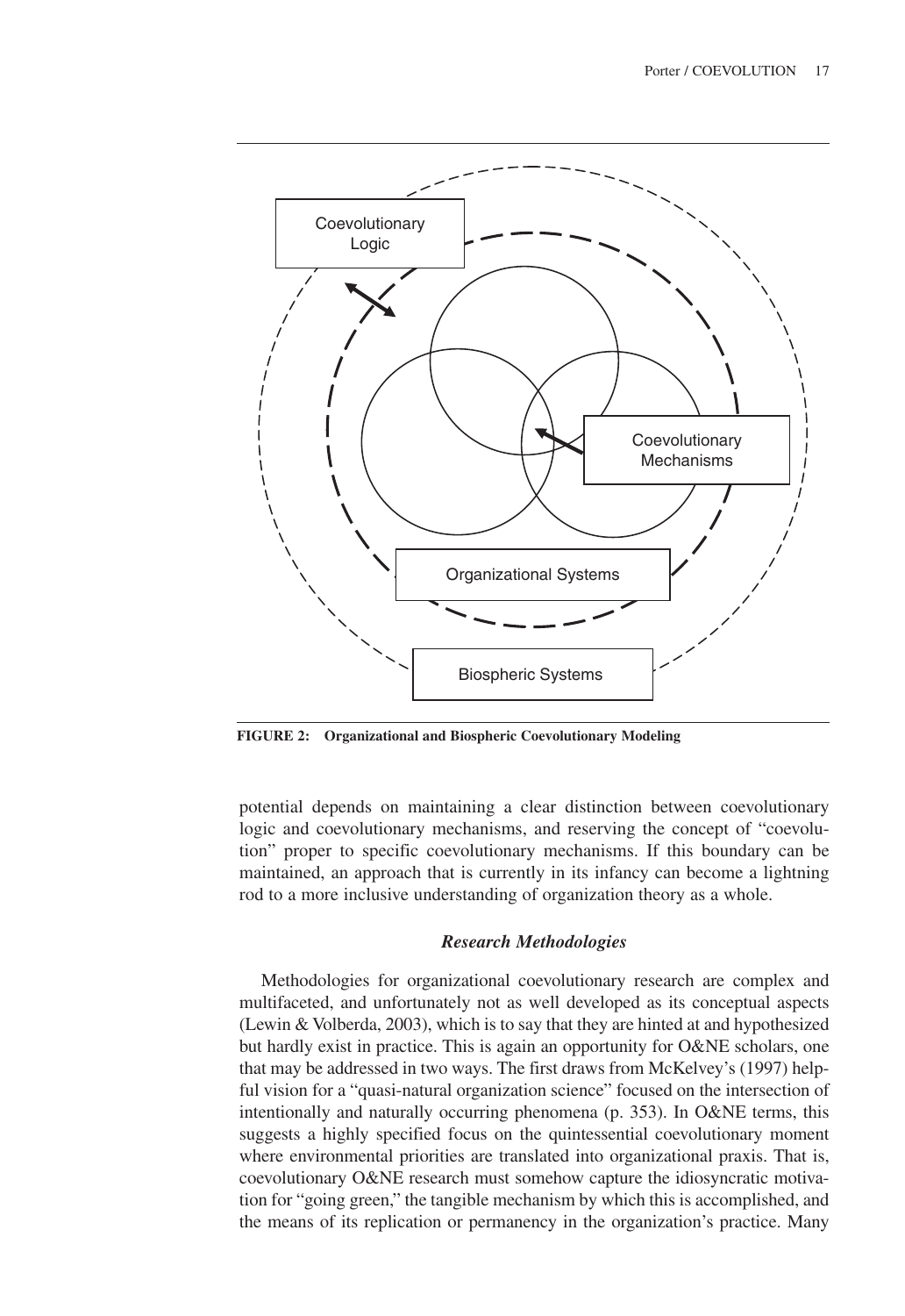times, but not always, this may necessitate combining quantitative and qualitative analysis. For example, King and Lenox (2002) showed that profit-maximizing managers (motive) could reduce the cost of waste disposal in chemical plants (mechanism) more by upstream process improvement methods (means of replication) than by end-of-pipe solutions, and Ramus and Steger (2000) showed that supervisory support behaviors (mechanism) in environmentally oriented firms (motive) were associated with greater instance of employee eco-initiatives, which in turn lead to a greater flow of potentially viable strategic initiatives (means of replication). These examples are quite different, but together they suggest that coevolutionary logic is already well established in O&NE research. Coevolution in O&NE may develop further by continuing to develop cross-disciplinary, multimethod approaches to relevant problems and topics.

The second means of capitalizing on the opportunity presented by coevolution research in O&NE involves drawing from scholarship in other fields in order to bootstrap O&NE methodologies to state-of-the-art levels. In effect, this amounts to enlarging the arsenal of O&NE methods to include those of other domains of organizational studies and the evolutionary sciences. For example, biological coevolution methods include mathematical modeling, laboratory replications, fossil analysis, and tracking patterns of morphology, behavior, and geographical distribution (Futuyama & Slatkin, 1983), and come from the fields of botany, zoology, paleontology, anthropology, genetics, and epidemiology (Nitecki, 1983; Thompson, 1982). This extreme breadth of approach is translated for organizational researchers as the use of longitudinal time frames; path dependence; multidirectional causality; simultaneous, lagged, and nested effects; and inclusion of historical and contextual information (Elfring & Volberda, 2001), as well as the use of extensive archival data sets to combine analytical time-dependent models with contextual qualitative insights (Lewin & Koza, 2001). The literatures of community ecology, resource economics, sustainable development, and evolutionary biology, to name just a few, are also rich sources of methodological exemplars and research topics, for example, Conrad and Salas' (1993) modeling of equitable harvest levels in a stressed ecosystem, discussed earlier.

In sum, the exciting potential for O&NE scholarship to make a significant contribution to organization studies (and beyond) lies precisely in the opportunity to go beyond the logical coevolutionary premise that everything evolves in relation to everything else (Malerba, 2006) and drill deep down into the edge of chaos, the sweet spot of maximum generativity, where organizational actors make the critical turn and re-envision their purpose as sustainability first and profitability second. Specifically, how does this happen? Why does this happen? When it does happen, how is it actualized, measured, and replicated? What keeps it from happening more? The answers lie in melding idiosyncratic processes of meaning-making and interpersonal communication with quantitative outcome and performance measurement. The applications of this basic premise are unlimited. A great deal of excellent O&NE work has already achieved valuable insight into the technical problems and solutions of win-win strategic environmental management (Rothenberg, 2005), but at this juncture, the challenge is to investigate how "softer" aspects of management, such as values, identity, and bottom up networking, coevolve with such technical solutions. This project has already begun, for example, in O&NE-focused institutional (Marshall, Cordano, & Silverman, 2005), political (Henderson & Stern, 2004; Jermier, Forbes, Benn, & Orsato, 2006), attitudinal (Bansal, 2003), and process (Winn & Angell, 2000)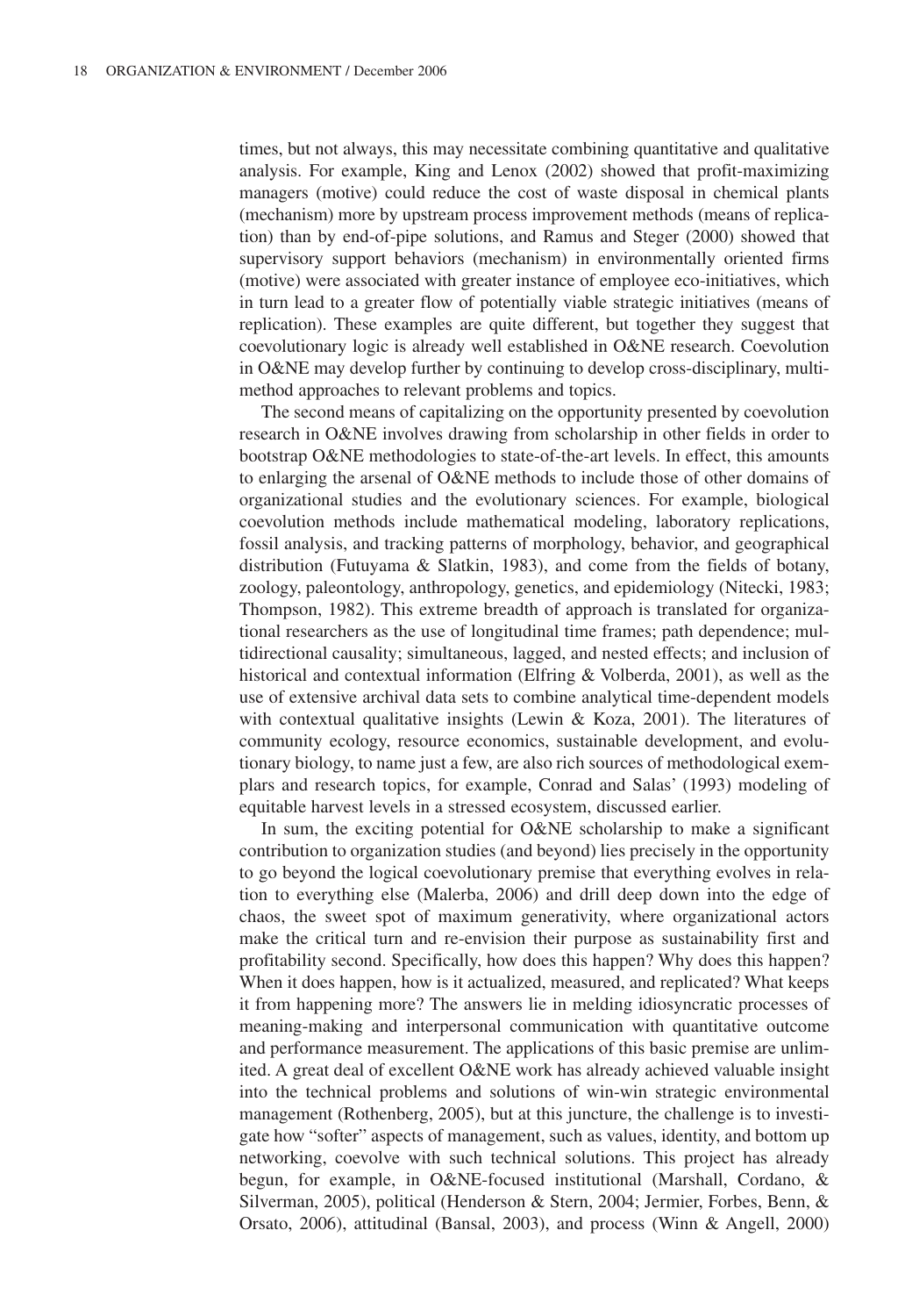approaches to environmentalism. Framing these streams in coevolutionary terms can unite them under a common banner, reduce any loner or maverick connotations, and provide them with a great deal of source material. In this way, their win-win potential gets a methodological and ideological boost.

#### *Applications of Coevolution in O&NE Research*

O&NE literature includes a diverse body of research and empirical settings, some well developed and others just emerging. Numerous additional possibilities await exploration. This final section of the article reviews some of these applications and potential applications in the light of the coevolutionary framework developed earlier. The discussion is organized around three themes; broad research domains, applications of coevolutionary logic, and managing organizational coevolution.

Perhaps the most well-developed vein of O&NE research has to do with improving environmental performance in the manufacturing industries of developed economies. The bias toward outcome and performance studies is related to the exigencies of getting published, of course, as well as to the heavy weighting on industrialized settings in both North American and European management journals, and to the fact that industrial economies are by far the greatest source of environmental degradation. Nonetheless, there is a hidden myopia in this focus and tremendous opportunity in other directions. In developing economies, for example, there are great and growing pressures on remaining large tracts of undeveloped land from local populations who are typically poor, rural, and whose lifestyle involves harvesting natural resources within these tracts. Indeed, a recent issue of the journal of the Nature Conservancy, an international conservation organization, frontlines the "poverty/conservation equation," where it is noted that growing global concern over poverty has increased pressure on conservationists to find win-win solutions for preserving lands rich in biodiversity without ignoring the plight of poor neighbors (Lloyd, 2006, p. 24). These are organizational issues, and a coevolutionary research perspective could explore ways in which coevolutionary logic could be applied to develop concrete coevolutionary mechanisms for maximizing both environmental preservation and local economic integrity. A related area of inquiry has to do with developing sustainable agricultural practices (Norgaard, 1984) in both developed and developing economies. Once again, this research area has been developed in nonorganizational literatures, but it involves organizational issues that merit O&NE attention.

Much of the preceding discussion has privileged coevolutionary mechanisms as the proper locus of coevolution research, but additional attention to novel explorations of coevolutionary logic can broaden the entire discussion. For example, a literature on educating for sustainability is growing quickly in the academy, some of it advocating the cultivation of an environmental sensibility in students who may be overaccustomed to and unaware of their exclusive business perspective (Bradbury, 2003). This stream implicitly raises the intriguing question of whether there is a metaphysical aspect or "process of mindful interaction" behind the efforts of O&NE researchers and conservation allies. Specifically, is it possible that human environmental preservationism is a recalibration mechanism inherent in the Gaia hypothesis, the idea that "the biota, the sum of all living organisms, interacts actively with its environment so as to maintain the environment at values of its own 'choosing'" (Lovelock, 1973/2000, p. 6)? With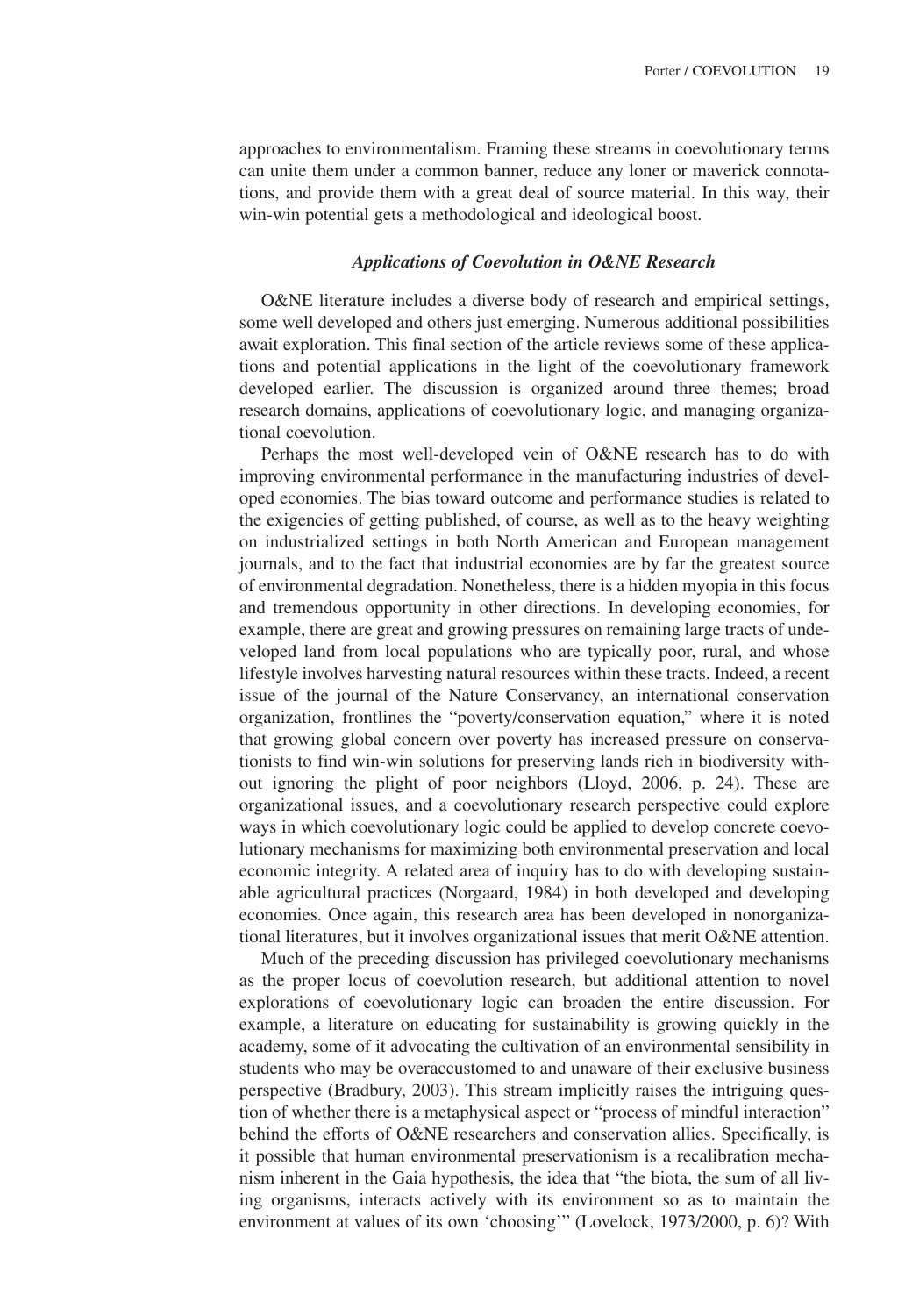natural ecosystems so extensively disrupted today, perhaps we are unconsciously moved to act as Gaia's agents in attempting to restore some measure of balance. More down to earth, another potential locus for research involving coevolutionary logic lies in further development of environmental management that explicitly awards stakeholder status to the natural environment (Starik, 1995). For example, many cities have made serious commitments to making the environment a priority stakeholder ("Mayors of the World," 2005b) to achieve, for instance, the goal of zero waste emissions by 2040 ("Green Star Cities," 2005a). In sum, the thrust of this approach is an initial expansion of coevolutionary logic into new domains, and the subsequent exploration of specific coevolutionary mechanisms that stem from such an expansion.

A final arena of O&NE coevolution research involves practices of managing for sustainability that involve both coevolutionary logic and mechanisms. Berry and Rondinelli's (1998) manifesto, for instance, articulates the argument for proactive, decentralized approaches to improving environmental (and organizational) performance. Many scholars have taken up this topic and developed literatures of proactive environmental strategy (Aragon-Correa & Sharma, 2003), dynamic capability development in complex systems (Elfring & Volberda, 2001), and middle managers as strategic agents (Floyd & Wooldridge, 2000). Each of these areas involves coevolutionary mechanisms that iterate environmental intentions in explicit organizational contexts, and all can benefit from serious consideration of coevolution as framing lens and empirical strategy. Herein lies potentially the most exciting contribution that O&NE coevolution research can make to the organizational literature, that of developing new answers to the core research question of how and why human beings organize.

#### *Implications for Practice, Policy, and Education*

In addition to the research arena, coevolution has several interesting implications for practice, policy, and education. A few possibilities are offered below, and practitioners and educators are invited to expand them into other arenas. First, one of the critical criteria defining coevolution is the presence of "genetic fixing" (in biological terms), or an identifiable mechanism indicating permanency in the bidirectional influence of natural environment and organizational activity (see Table 2). In terms of practice, this raises the question of what constitutes the difference between organizational coadaptation, which is not permanent, and actual coevolution, or permanent change in the organization's strategy, identity, or policy. Greenwashing (Laufer, 2003)—the professed allegiance to green philosophies without an underlying intention of following through—and green marketing without concomitant commitment to ongoing sustainability research and development are a case in point. Both are examples of adaptation without permanency, whereas true coevolution involves a permanent change in the organization's orientation. Identifying and subsequently reinforcing the mechanism(s) by which permanency takes place involves reflection and action in practice, education, and policy making.

A second, related arena of practice lies in applying the definitional criterion of coevolution as a boundary-crossing, multilevel, and multimethod phenomenon to practice. For example, it was argued earlier that values and identity may be relevant coevolutionary mechanisms in the case of organizations and the natural environment. That is, changes in intrapersonal identity and identification can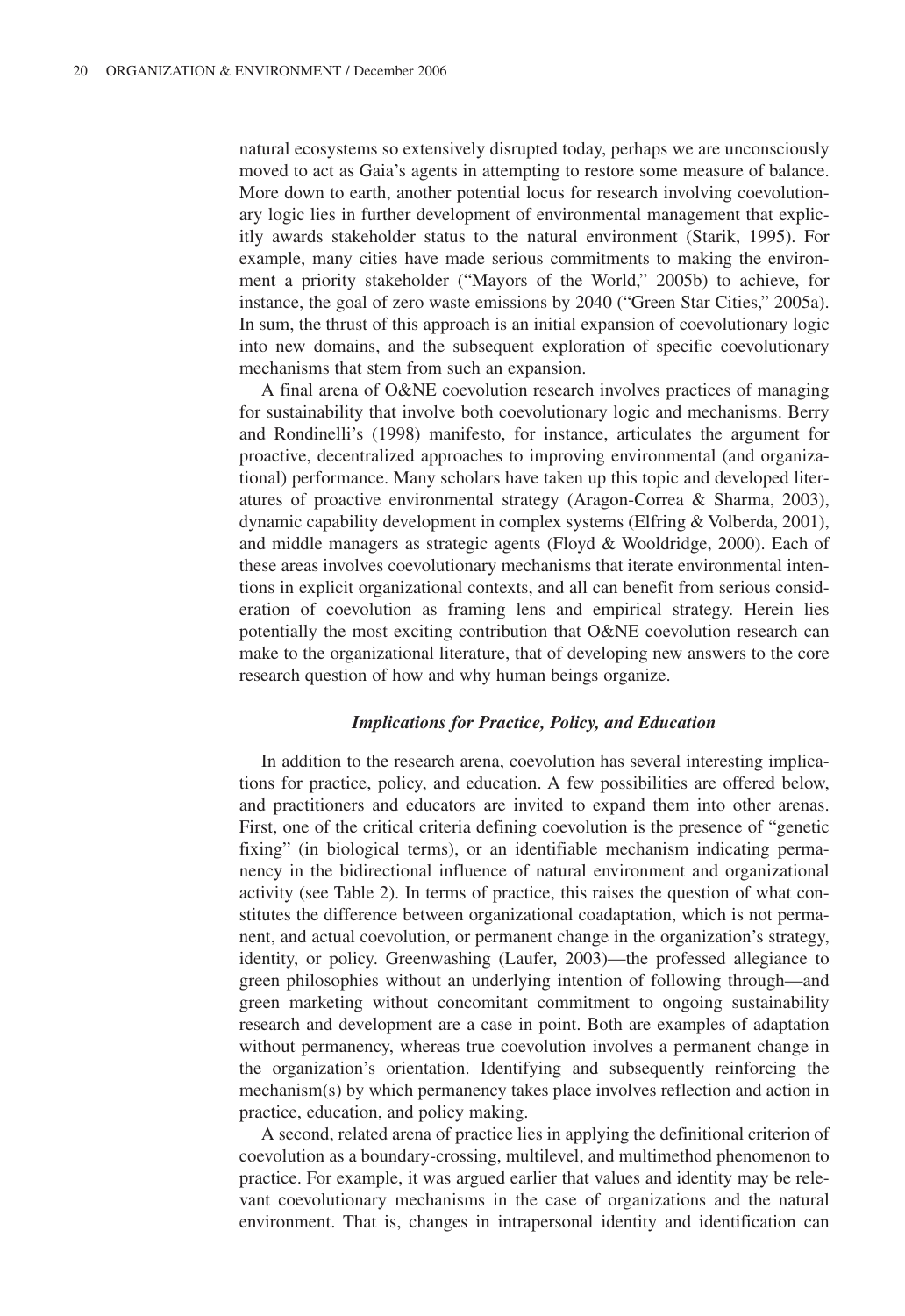affect routinized organizational practices. This suggests that attending to members' value systems and identifications may be one way of improving the likelihood that an organization will productively coevolve with the natural environment. Providing environmentally educational forums is one possible way to raise members' awareness and the possibility that they will contribute green ideas that could develop into new initiatives. Similarly, because research has shown that environmentalism in members' family and friends increases the likelihood of their making proenvironmental decisions (Flannery & May, 2000), involving the social networks of members and managers may in turn enhance the influence of environmental priorities in the organization's development.

A third area for practicing managers and educators relates to the sixth definitional criterion of coevolution, that it is unplanned and emergent rather than induced from above (see Table 2). Although top management intent and commitment are needed (Russo & Fouts, 1997), coevolution itself is more synonymous with the realization of that intention at lower levels of the organization. Therefore, enabling and empowering middle managers to make proenvironmental decisions, to encourage their subordinates to contribute environmental initiatives, and to network across functional boundaries around environmental concerns are just some of the ways in which managers may expand the interpenetration of environmental and organizational influence. Relatedly, educators may consider exposing students to concepts of ecorenewal (Russo & Fouts, 1997) and strategic management from middle managers' perspectives (Floyd & Wooldridge, 2000) as a way of teaching to these possibilities.

A final concern has to do with interpreting the meaning of "bidirectional influence" as a definitional criterion for coevolution. This reciprocity criterion means that both entities, the organization and the environment, must be changed for a phenomenon to be considered true coevolution. There are two concerns here. The first relates to what is meant by permanent change for the environment; after all, isn't that what the environmental movement is trying to avoid, irredeemable degradation of the natural environment? The answer to this rhetorical question is a resounding affirmative, of course, but the apparent contradiction may be resolved by redefining "permanent change" as the restoration of environmental balance, removal of a degrading influence, or reestablishing the conditions for an endangered habitat to reconstitute itself. More to the point for educators is the second concern, that of how to facilitate the influencing of human consciousness by natural rhythms and principles. Here it would seem that developing creative ways for students to experience the natural world without the customary cognitive filters is one route, and providing time and support for ecological concepts to be included in traditional curricula is another (e.g., Bradbury, 2003). The field of environmental education is a trove of resources in this regard, as is the developing field of educating for sustainability (e.g., Kearins & Springett, 2003). As more practitioners and educators realize the importance of environmental sustainability, these resources and approaches will become more numerous and more integrated into mainstream management education.

# **CONCLUSION**

This article has argued that coevolution and O&NE are a natural fit together, both conceptually and in practice. Both are making their appearance on the landscape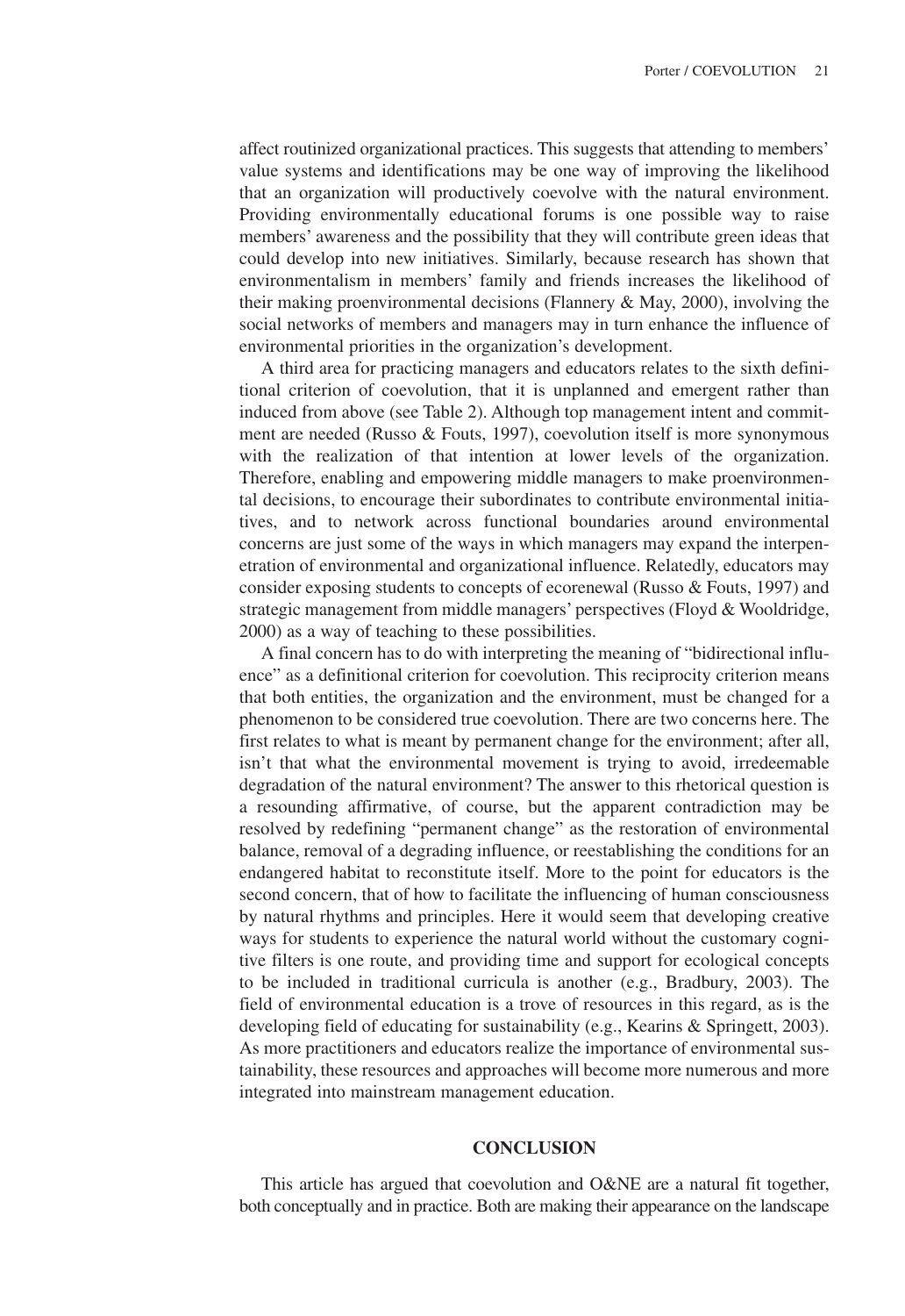of management research and education at this time, and it is suggested that both will be incorporated into given theoretical canon in fairly short order. The article has attempted to distinguish between coevolutionary logic, the now-commonplace idea that our entire world is interconnected, and the more radical concept of coevolutionary mechanisms, which are the microsites of boundary-crossing creativity where "nature" becomes interpreted and enacted in human action. Both are important, but without greater attention to the mechanisms of coevolution, the concept is in danger of dilution to the point of losing its value. The underlying premise of the article is that if we are to survive as a species, on a planet that retains the capacity to survive our presence, there must be more attention given to enhancing the coevolution of human organizations with what remains of "nature." Many organizational researchers, educators, and practitioners are already deeply engaged in such endeavors, and more are joining them every day. This article has attempted to provide an overarching theoretical framework for this work, along with some applications and implications. These are just a beginning, however, and scholars, educators, and practitioners are invited to expand on them and apply them across all areas of research and practice.

# **REFERENCES**

- Aldrich, H. (1979). *Organizations and environments*. Englewood Cliffs, NJ: Prentice Hall. Aragon-Correa, J., & Sharma, S. (2003). A contingent resource-based view of proactive corporate environmental strategy. *Academy of Management Review*, *28*(1), 71-88.
- Bansal, P. (2003). From issues to actions: The importance of individual concerns and organizational values in responding to natural environmental issues. *Organization Science*, *14*(5), 510-527.
- Bardini, T. (2000). *Bootstrapping: Douglas Engelbart, coevolution, and the origins of personal computing*. Stanford, CA: Stanford University Press.
- Baum, J., & Singh, J. (1994). Organization-environment coevolution. In J. Baum & J. Singh (Eds.), *Evolutionary dynamics of organizations* (pp. 379-402). New York: Oxford University Press.
- Berry, M., & Rondinelli, D. (1998). Proactive corporate environmental management: A new industrial revolution. *Academy of Management Executive*, *12*(2), 38-50.
- Bertalanffy, L. V. (1950). The theory of open systems in physics and biology. *Science*, *111*, 23-29.
- Bertalanffy, L. V. (1968). *General system theory: Foundations, development, applications*. New York: George Braziller.
- Bradbury, H. (2003). Sustaining inner and outer worlds: A whole-systems approach to developing sustainable business practices in management. *Journal of Management Education*, *27*, 172-187.
- Burgelman, R. (1991). Intraorganizational ecology of strategy making and organizational adaptation: Theory and field research. *Organization Science*, *2*(3), 239-262.
- Chandler, A. (1962). *Strategy and structure: Chapters in the history of the industrial enterprise*. Cambridge, MA: MIT Press.
- Child, J. (1972). Organization structure, environment and performance: The role of strategic choice. *Sociology*, *6*, 2-22.
- Clayson, D., Frost, T., & Sheffet, M. (2006). Grades and the student evaluation of instruction: A test of the reciprocity effect. *Academy of Managment Learning and Education*, *5*(1), 52-65.
- Clippinger, J. (1999). Order from the bottom up: Complex adaptive systems and their management. In J. Clippinger (Ed.), *The biology of business: Decoding the natural laws of enterprise* (pp. 1-30). San Francisco: Jossey-Bass.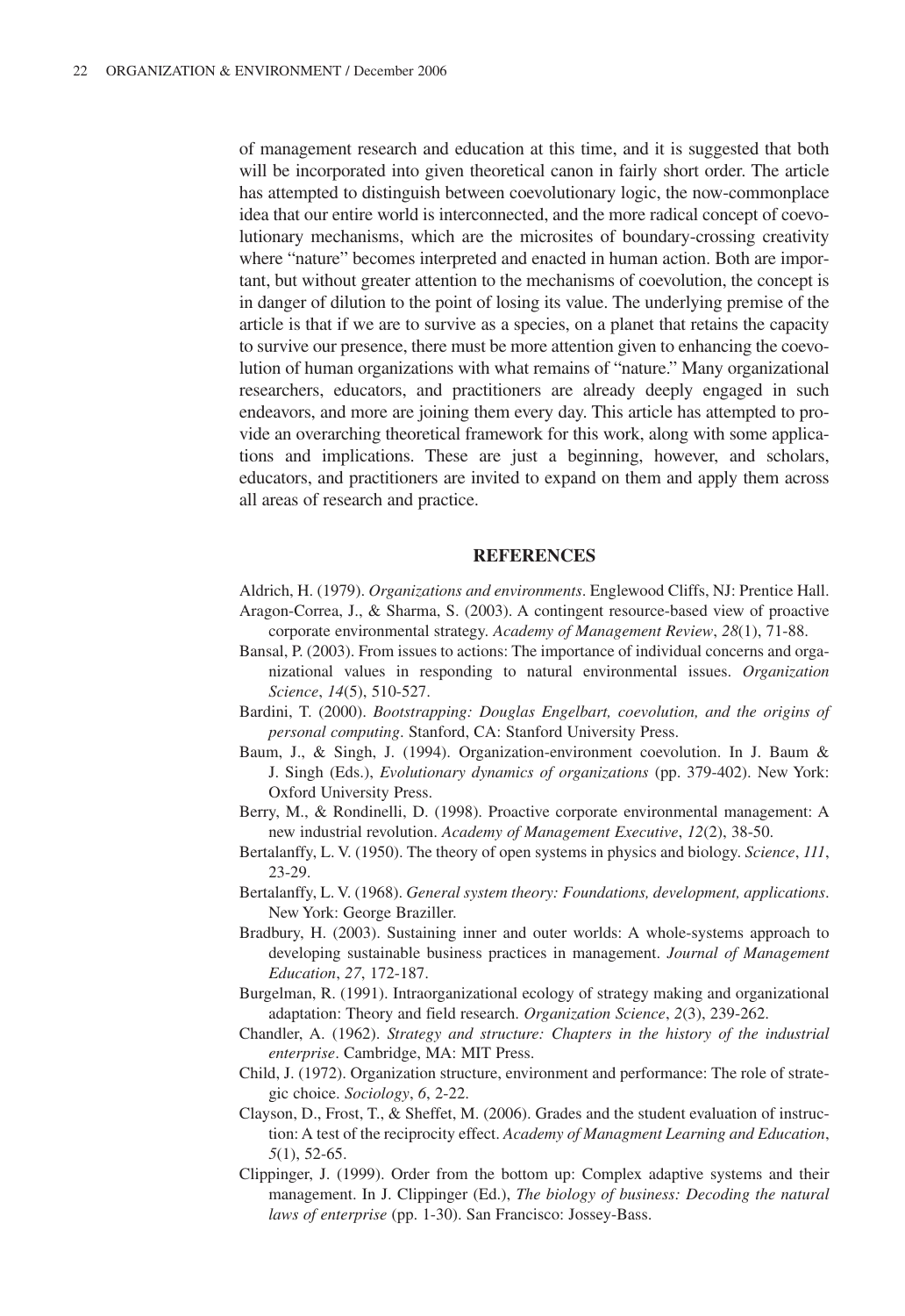- Conrad, J., & Salas, G. (1993). Economic strategies for coevolution: Timber and butterflies in Mexico. *Land Economics*, *69*(4), 404-415.
- Dacin, T., Goldstein, J., & Scott, W. R. (2002). Institutional theory and institutional change: Introduction to the special research forum. *Academy of Management Journal*, *45*, 45-56.
- Daft, R., & Weick, K. (1988). Toward a model of organizations as interpretation systems. *Academy of Management Review*, *9*(2), 284-295.
- D'Aveni, R., & Gunther, R. (1994). *Hypercompetition: Managing the dynamics of strategic maneuvering*. New York: Free Press.
- DiMaggio, P., & Powell, W. (1983). The iron cage revisited: Institutional isomorphism and collective rationality in organizational fields. *American Sociological Review*, *48*(April), 147-160.
- Donaldson, L. (1996). The normal science of structural contingency theory. In H. N. Clegg (Ed.), *Handbook of organization studies* (pp. 57-76). London: Sage.
- Dutton, J., Ashford, S., O'Neill, K., & Lawrence, K. (2001). Moves that matter: Issue selling and organizational change. *Academy of Management Journal*, *44*(4), 716-736.
- Ehrlich, P., & Raven, P. (1964). Butterflies and plants: A study in coevolution. *Evolution*, *18*, 586-608.
- Elfring, T., & Volberda, H. (2001). Multiple futures of strategy synthesis: Shifting boundaries, dynamic capabilities and strategy configurations. In H. Volberda  $&$  T. Elfring (Eds.), *Rethinking strategy* (pp. 245-285). Thousand Oaks, CA: Sage.
- Emery, F., & Trist, E. (1965). The causal texture of organizational environments. *Human Relations*, *18*, 21-32.
- Fayol, H. (1949). *General and industrial management*. London: Pitman.
- Feldman, M., & Laland, K. (1996). Gene-culture coevolutionary theory. *TREE*, *11*, 453-457.
- Flannery, B., & May, D. (2000). Environmental ethical decision making in the U.S. metalfinishing industry. *Academy of Management Journal*, *43*(4), 642-662.
- Floyd, S., & Wooldridge, B. (1997). Middle managers' strategic influence and organizational performance. *Journal of Management Studies*, *34*, 465-485.
- Floyd, S., & Wooldridge, B. (2000). *Building strategy from the middle: Reconceptualizing strategy process*. Thousand Oaks, CA: Sage.
- Foster, J., & Mellor, M. (1997). Economy and ecology. *Organization and Environment*, *10*(1), 12-15.
- Freeland, W., & Boulton, W. (1992). Coevolution of food webs: Parasites, predators and plant secondary compounds. *Biotropica*, *24*(2b), 309-327.
- Fussler, C. (1996). *Driving eco-innovation*. London: Pitman.
- Futuyama, D., & Slatkin, M. (Eds.). (1983). *Coevolution*. Sunderland, MA: Sinauer Associates.
- Gladwin, T., Kennelly, J., & Krause, T. (1995). Shifting paradigms for sustainable development: Implications for management theory and research. *Academy of Management Review*, *20*(4), 874-907.
- Green Star Cities. (2005a). *Alternatives*, *31*(3), 5-11.
- Greenwood, R., & Suddaby, R. (2006). Institutional entrepreneurship in mature fields: The big five accounting firms. *Academy of Management Journal*, *49*(1), 27-48.
- Hannan, M., & Freeman, J. (1977). The population ecology of organizations. *American Journal of Sociology*, *82*, 929-964.
- Hatch, M., & Yanow, D. (2003). Organization theory as an interpretive science. In H. Tsoukas & C. Knudsen (Eds.), *The Oxford handbook of organization theory* (pp. 63-87). Oxford, England: Oxford University Press.
- Henderson, A., & Stern, I. (2004). Selection-based learning: The coevolution of internal and external selection in high-velocity environments. *Administrative Science Quarterly*, *49*, 39-75.
- Inkpen, A., & Currall, S. (2004). The coevolution of trust, control, and learning in joint ventures. *Organization Science*, *15*(5), 586-599.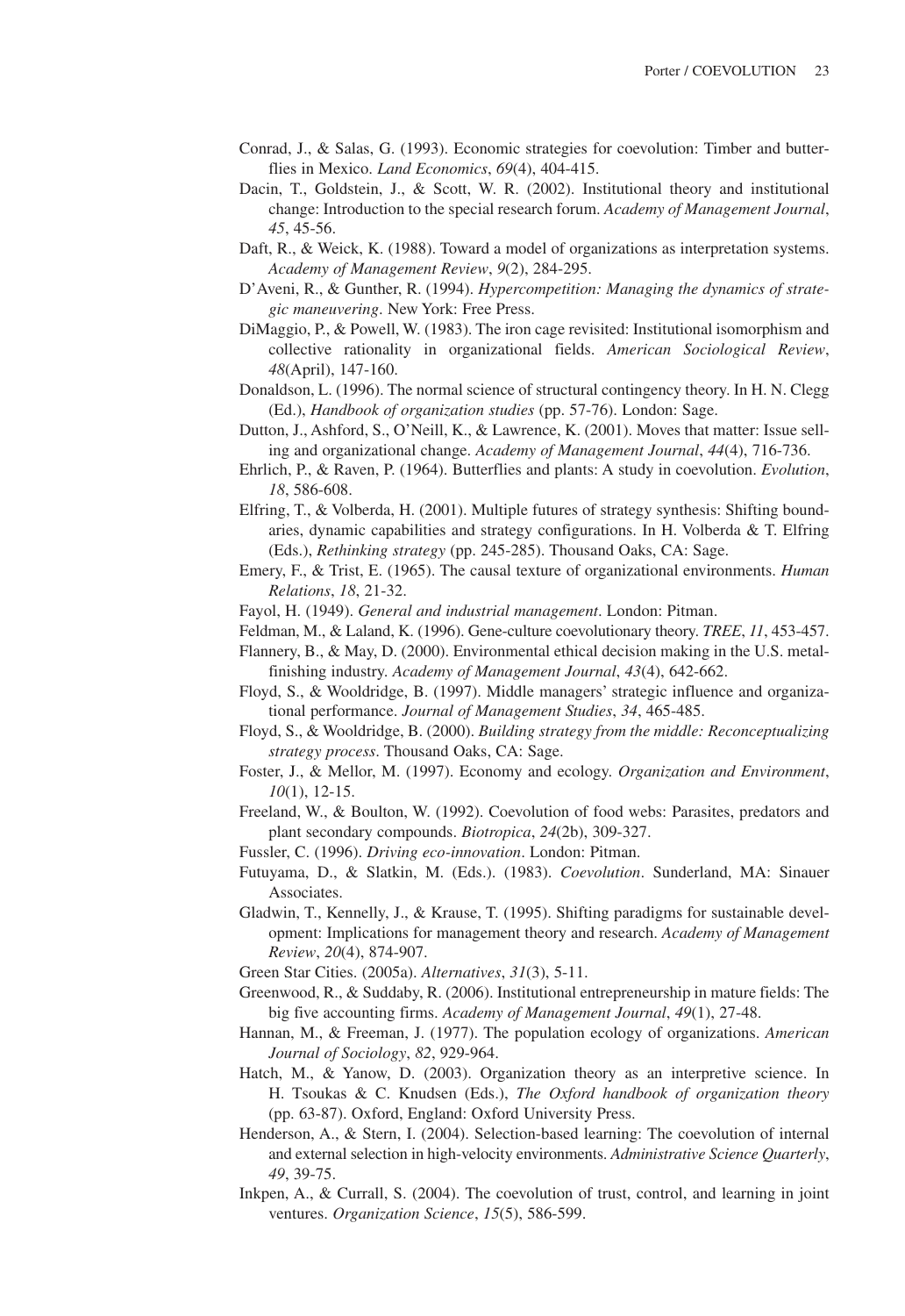Janzen, D. (1980). When is it coevolution? *Evolution*, *34*(3), 611-612.

- Jermier, J., Forbes, L., Benn, S., & Orsato, R. (2006). The new corporate environmentalism and green politics. In S. Clegg (Ed.), *The SAGE handbook of organization studies* (2nd ed., pp. 618-650). Thousand Oaks, CA: Sage.
- Kauffman, S. (1993). *The origins of order: Self-organization and selection in evolution*. New York: Oxford University Press.
- Kearins, K., & Springett, D. (2003). Educating for sustainability: Developing critical skills. *Journal of Management Education*, *27*(2), 188-204.
- King, A., & Lenox, M. (2002). Exploring the locus of profitable pollution reduction. *Management Science*, *48*(2), 289-299.
- Koza, M., & Lewin, A. (1998). The coevolution of strategic alliances. *Organization Science*, *9*, 255-264.
- Langton, C. (1992). *Artificial life*. New York: Addison-Wesley.
- Laufer, W. (2003). Social accountability and corporate greenwashing. *Journal of Business Ethics*, *43*(3), 253-261.
- Levin, S. (1983). Some approaches to the modelling of coevolutionary interactions. In M. Nitecki (Ed.), *Coevolution* (pp. 21-65). Chicago: University of Chicago Press.
- Levitt, B., & March, J. (1988). Organizational learning. In W. R. Scott (Ed.), *Annual review of sociology* (Vol. 14, pp. 319-340). Palo Alto, CA: Annual Reviews.
- Lewin, A., & Koza, M. (2001). Empirical research in co-evolutionary processes of strategic adaptation and change: The promise and the challenge. *Organization Studies*, *22*(6), 9-15.
- Lewin, A., Long, C., & Carroll, T. (1999). The coevolution of new organizational forms. *Organization Science*, *10*(5), 535-550.
- Lewin, A., & Volberda, H. (2003). The future of organization studies: Beyond the selectionadaptation debate. In H. Tsoukas & C. Knudsen (Eds.), *The Oxford handbook of organization theory* (pp. 568-595). Oxford, England: Oxford University Press.

Lloyd, M. (2006). The poverty/conservation equation. *The Nature Conservancy*, *56*(2), 20-30.

- Longair, M. (Ed.). (1997). *The large, the small, and the human mind*. Cambridge, England: Cambridge University Press.
- Lovas, B., & Ghoshal, S. (2000). Strategy as guided evolution. *Strategic Management Journal*, *21*(9), 875-896.
- Lovelock, J. (2000). The Gaia hypothesis. In L. Margulis, C. Matthews, & A. Haselton (Eds.), *Environmental evolution: Effects of the origin and evolution of life on planet Earth* (pp. 1-28). Cambridge, MA: MIT Press. (Original work published 1973)
- Macready, W., & Meyer, C. (1999). Adaptive operations: Creating business processes that evolve. In J. Clippinger (Ed.), *The biology of business: Decoding the natural laws of enterprise* (pp. 181-199). San Francisco: Jossey-Bass.
- Malerba, F. (2006). Innovation and the evolution of industries. *Journal of Evolutionary Economics*, *16*, 3-23.
- Marshall, R., Cordano, M., & Silverman, M. (2005). Exploring individual and institutional drivers of proactive environmentalism in the US wine industry. *Business Strategy and the Environment*, *14*, 92-109.
- Mayo, E. (1945). *The social problems of an industrial civilization*. London: Routledge.
- Mayors of the world sign urban accords. (2005b). *Environmental Science and Technology*, *47*, 4-5.
- McKelvey, B. (1997). Quasi-natural organization science. *Organization Science*, *8*(4), 352-380.
- Mintzberg, H. (1978). Patterns in strategy formation. *Management Science*, *24*(9), 934-948.
- Mintzberg, H., & Waters, J. (1985). Of strategies deliberate and emergent. *Strategic Management Journal*, *6*, 257-272.
- Moore, J. (1993). Predators and prey: A new ecology of competition. *Harvard Business Review*, *71*(3), 75-84.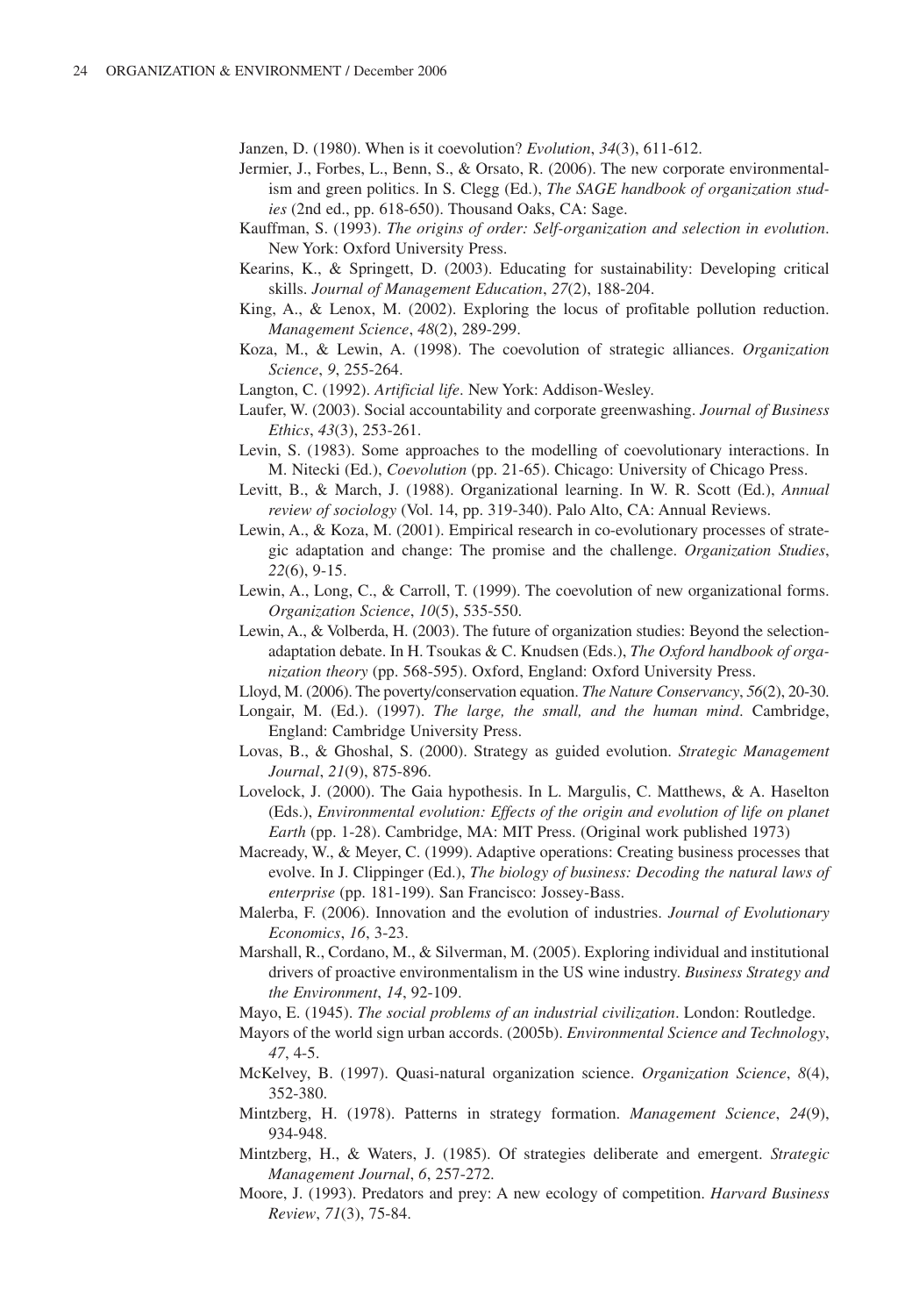- Nelson, R., & Winter, S. (1982). *An evolutionary theory of economic change*. Cambridge, MA: Harvard University Press.
- Nishiguchi, T. (2001). Coevolution of interorganizational relations. In I. Nonaka & T. Nishiguchi (Eds.), *Knowledge emergence* (pp. 197-222). Oxford, England: Oxford University Press.
- Nitecki, M. (Ed.). (1983). *Coevolution*. Chicago: University of Chicago Press.
- Nonaka, I., & Nishiguchi, T. (Eds.). (2001). *Knowledge emergence: Social, technical, and evolutionary dimensions of knowledge creation*. Oxford, England: Oxford University Press.
- Norgaard, R. (1984). Coevolutionary agricultural development. *Economic Development and Cultural Change*, *32*(3), 525-547.
- Norgaard, R. (1994). *Development betrayed: The end of progress and a coevolutionary revisioning of the future*. London: Routledge.
- Odum, E. (1963). *Ecology*. New York: Holt, Rinehart, and Winston.
- Orsato, R., & Clegg, S. (2005). Radical reformism: Towards *critical* ecological modernization. *Sustainable Development*, *13*, 253-267.
- Palombo, S. (1999). *The emergent ego: Complexity and coevolution in the psychoanalytic process*. Madison, CT: International Universities Press.
- Parsons, T. (1951). *The social system*. New York: Free Press.
- Pascale, R. (1999, Spring). Surfing the edge of chaos. *Sloan Management Review*, 83-94.
- Pasquero, J. (1991). Supraorganizational collaboration: The Canadian environmental experiment. *Journal of Applied Behavioral Science*, *27*(1), 38-65.
- Ramus, C., & Steger, U. (2000). The roles of supervisory support behaviors and environmental policy in employee "ecoinitiatives" at leading-edge European companies. *Academy of Management Journal*, *43*(4), 605-626.
- Reed, M. (1996). Organizational theorizing: A historically contested terrain. In H. Clegg & W. Nord (Ed.), *Handbook of Organization Studies*(pp. 31-56). Thousand Oaks, CA: Sage.
- Roethlisberger, F. J., & Dickson, W. J. (1939). *Management and the worker: An account of a research program conducted by the Western Electric Company, Hawthorne Works, Chicago*. Cambridge, MA: Harvard University Press.
- Rothenberg, S. (2005, May). *Going beyond the win-win/win-lose debate: Research overview and suggestions for future research*. Paper presented at the Eastern Academy of Management conference, Springfield, MA.
- Russo, M., & Fouts, P. (1997). A resource-based perspective on corporate environmental performance and profitability. *Academy of Management Journal*, *40*(3), 534-559.
- Scott, R. (1992). *Organizations: Rational, natural, and open systems*. Englewood Cliffs, NJ: Prentice Hall.
- Seo, M., & Creed, W. (2002). Institutional contradictions, praxis, and institutional change: A dialectical perspective. *Academy of Management Review*, 27, 222-247.
- Shrivastava, P. (1994). Castrated environment: Greening organizational studies. *Organization Studies*, *15*(5), 705-727.
- Slatkin, M. (1983). Coevolution or coadaptation? Permo-carbiniferous vertebrate chronofauna. In M. Nitecki (Ed.), *Coevolution* (pp. 339-370). Chicago: University of Chicago Press.
- Starik, M. (1995). Should trees have managerial standing? Toward stakeholder status for non-human nature. *Journal of Business Ethics*, *14*, 204-217.
- Starik, M., & Rands, G. (1995). Weaving an integrated web: Multilevel and multisystem perspectives of ecologically sustainable organizations. *Academy of Management Review*, *20*(4), 908-935.
- Stead, W. E., & Stead, J. (2004). *Sustainable strategic management*. London: M.E. Sharpe.

Taylor, F. W. (1914). *The principles of scientific management*. New York: Harper & Brothers.

- Teece, D., Pisano, G., & Shuen, A. (1997). Dynamic capabilities and strategic management. *Strategic Management Journal*, *18*(7), 509-533.
- Thompson, J. (1967). *Organizations in action: Social science bases of administrative theory*. New York: McGraw-Hill.